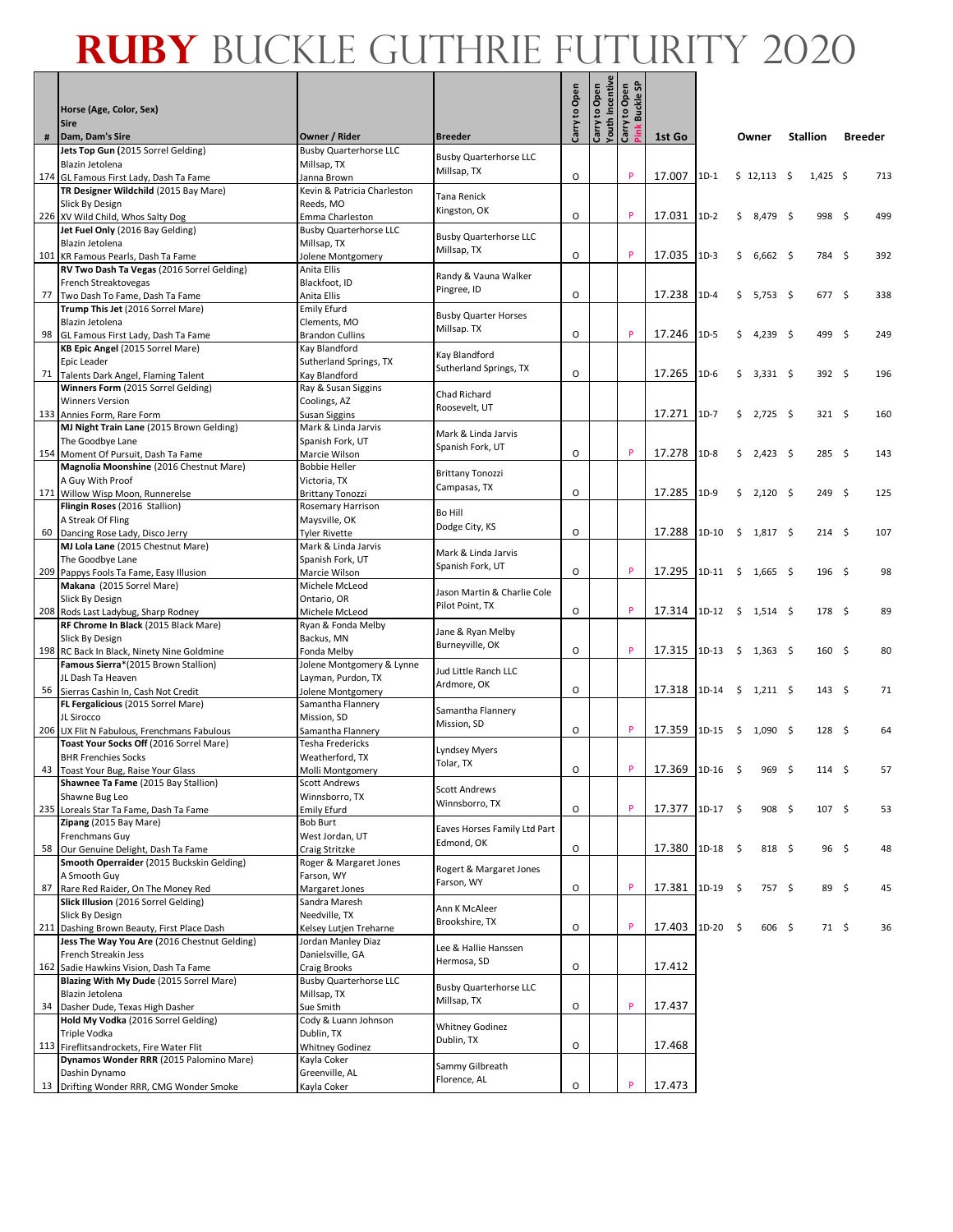|     | Horse (Age, Color, Sex)<br><b>Sire</b>                                             |                                           |                                  | Carry to Open | <b>Youth Incentive</b><br>Carry to Open | <b>Buckle SP</b><br>Carry to Open |        |
|-----|------------------------------------------------------------------------------------|-------------------------------------------|----------------------------------|---------------|-----------------------------------------|-----------------------------------|--------|
| #   | Dam, Dam's Sire                                                                    | Owner / Rider                             | <b>Breeder</b>                   |               |                                         | <b>Mink</b>                       | 1st Go |
|     | Tiny Dash Of Magic (2015 Chestnut Mare)                                            | Janelle Parker                            | Janelle Parker                   |               |                                         |                                   |        |
| 68  | Dashin Dynamo<br>Magic LuLu, Magic Dozen                                           | Palestine, TX<br><b>Riley Parker</b>      | Palestine, TX                    | O             | Υ                                       | P                                 | 17.479 |
|     | JL Siri (2015 Bay Mare)                                                            | Jill Lane                                 |                                  |               |                                         |                                   |        |
|     | French Streaktovegas                                                               | Fort Benton, MT                           | Jill Lane Quarter Horses         |               |                                         |                                   |        |
|     | 144 Solara, Band Of Azure                                                          | Taylor Hildreth                           | Fort Benton, MT                  | O             |                                         |                                   | 17.484 |
|     | French StreakinTwist (2016 Bay Roan Mare)                                          | Joe Spitz                                 | Joe & Carla Spitz                |               |                                         |                                   |        |
|     | Streakin Boon Dox                                                                  | Lamar, CO                                 | Lamar, CO                        |               |                                         |                                   |        |
|     | 107 A French Twist, Frenchmans Guy                                                 | Ashley Schafer                            |                                  | O             |                                         | P                                 | 17.490 |
|     | Liquidcourage 72 (2016 Red Roan Stallion)<br>Bet Hesa Cat                          | Ware Racing & Ranching LLC<br>Millsap, TX | Ware Racing & Ranching LLC,      |               |                                         |                                   |        |
|     | 62 Eutaw, Ocean Runaway                                                            | Dena Kirkpatrick                          | Millsap, TX                      |               |                                         |                                   | 17.510 |
|     | VC GoGo Fling (2016 Chestnut Mare)                                                 | Pete Oen                                  |                                  |               |                                         |                                   |        |
|     | A Streak Of Fling                                                                  | Maysville, OK                             | Cristi Copsey Gaffney            |               |                                         |                                   |        |
|     | 195 Go Go Fame, Dash Ta Fame                                                       | Pete Oen                                  | Anselmo, NE                      | O             |                                         |                                   | 17.511 |
|     | Im Dun Smokin Bugs (2016 Red Dun Mare)                                             | Shawn Jenkins                             | Shawn Jenkins                    |               |                                         |                                   |        |
|     | Shawne Bug Leo                                                                     | McCook, NE                                | Mc Cook, NE                      |               |                                         | P                                 |        |
|     | 35 Miss Smokin Annie, Fols Smoke<br>Teasin Dat Guy (2016 Palomino Mare)            | Hayden Todd<br>Katie Lindahl              |                                  | O             |                                         |                                   | 17.518 |
|     | Frenchmans Guy                                                                     | Cannon Falls, MN                          | Katie Lindahl                    |               |                                         |                                   |        |
|     | 207 Teasin Jetolena, Blazin Jetolena                                               | Molly Otto                                | Cannon Falls, MN                 | O             |                                         |                                   | 17.525 |
|     | JL Chanel (2015 Bay Mare)                                                          | Jill Lane                                 | <b>Jill Lane Quarter Horses</b>  |               |                                         |                                   |        |
|     | Ivory James                                                                        | Fort Benton, MT                           | Fort Benton, MT                  |               |                                         |                                   |        |
|     | 202 JL Cyan, Red                                                                   | Taylor Hildreth                           |                                  | O             |                                         |                                   | 17.533 |
|     | Lil French Streak (2015 Sorrel Mare)                                               | Coy & Taylor Hildreth                     | Phil & Terri Kissack             |               |                                         |                                   |        |
|     | French Streaktovegas                                                               | Olathe, CO                                | Spearfish, SD                    | O             |                                         |                                   | 17.534 |
|     | 83 Hummers Last Lady, Humbolt Duster<br>Aint God Good (2016 Bay Roan Mare)         | Taylor Hildreth<br>Sharon K Bryant        |                                  |               |                                         |                                   |        |
|     | A Streak Of Fling                                                                  | Appomattox, VA                            | Sharon K Bryant                  |               |                                         |                                   |        |
|     | 169 Lady La Dash, Dash Ta Fame                                                     | Cody Bauserman                            | Appomattox, VA                   | O             |                                         |                                   | 17.535 |
|     | IRA New Moon (2016 Sorrel Mare)                                                    | Bunt Kitchens & Tara Carr                 | Schiller Ranch LLC               |               |                                         |                                   |        |
|     | Firewater Canyon                                                                   | Muleshoe, TX                              | College Station, TX              |               |                                         |                                   |        |
|     | 236 IR A Grand Victory, CEO                                                        | Tara Carr                                 |                                  | O             |                                         | P                                 | 17.536 |
|     | Shez The Woman (2016 Chestnut Mare)                                                | James Bruce                               | Danny Carroll                    |               |                                         |                                   |        |
|     | <b>Eddie Stinson</b><br>175 BW Hard Headed Woman, Dashin Elvis                     | Irvington, KY<br>Chris Coffey             | Raymore, MO                      | $\circ$       |                                         | P                                 | 17.565 |
|     | Sohpia Kay (2015 Brown Mare)                                                       | G & N Wood properties                     |                                  |               |                                         |                                   |        |
|     | The Goodbye Lane                                                                   | West Jordan, UT                           | G & N Wood Properties            |               |                                         |                                   |        |
|     | 199 GW Plain Jane Fame, Dash Ta Fame                                               | Terri Wood Gates                          | West Jordan, UT                  | O             |                                         | P                                 | 17.569 |
|     | First Famous Chic (2016 Mare)                                                      | Tesha Fredericks                          | Jennifer Ruzga                   |               |                                         |                                   |        |
|     | Epic Leader                                                                        | Weatherford, TX                           | Selby, SD                        |               |                                         |                                   |        |
|     | 95 Imarealtreasure, Dash Ta Fame<br>Shawne Streakin Jet (2015 Bay Roan Stallion)   | Molli Montgomery                          |                                  | O             |                                         |                                   | 17.579 |
|     | A Streak Of Fling                                                                  | Shawne Streakin Jet LLC<br>Buhl. ID       | Lisa Fulton                      |               |                                         |                                   |        |
| 137 | Wild Shawne Lace, Shawne Bug                                                       | Timi Lickley                              | Valentine, NE                    | O             |                                         |                                   | 17.587 |
|     | Blazin Boss (2016 Sorrel Stallion)                                                 | Hayle Gibson                              |                                  |               |                                         |                                   |        |
|     | Blazin Jetolena                                                                    | Redcrest, CA                              | Amy Williams                     |               |                                         |                                   |        |
|     | 64 Famous Moonlight, Dash Ta Fame                                                  | <b>Troy Crumrine</b>                      | Sandia, TX                       | O             |                                         | P                                 | 17.588 |
|     | TY Blazin To Win (2016 Sorrel Mare)                                                | Bob & Tracy Haberlandt                    | Tara Young                       |               |                                         |                                   |        |
|     | Blazin Jetolena                                                                    | Okeechobee, FL                            | Monterey, TN                     |               |                                         |                                   |        |
|     | 112 Sallyes Dash Towin, Dash For Perks<br>Model X (2015 Black Mare)                | Kristin Hanchey<br>Christy Hefley         |                                  | O             |                                         | P                                 | 17.590 |
|     | Slick By Design                                                                    | Pine Bluffs, Wy                           | Christy Hefley                   |               |                                         |                                   |        |
|     | 191 PV Rockin Ta Fame, Dash Ta Fame                                                | Christy Hefley                            | Pine Bluffs, Wy                  | O             |                                         | P                                 | 17.591 |
|     | CBC Speeding Goodbye (2016 Sorrel Gelding)                                         | Rubylee F Walker                          |                                  |               |                                         |                                   |        |
|     | The Goodbye Lane                                                                   | Pingree, ID                               | Claude B Crozier<br>Neola, UT    |               |                                         |                                   |        |
| 24  | Speeding Streaker, Mitbea Streaker                                                 | Vauna Walker                              |                                  | O             |                                         | P                                 | 17.592 |
|     | Chisumm (2016 Sorrel Gelding)                                                      | Twenty Plus Ranch                         | Dolores Hill                     |               |                                         |                                   |        |
|     | Frenchmans Guy                                                                     | Baton Rouge, LA                           | Moore, OK                        | O             |                                         |                                   | 17.600 |
|     | 84 Joyous Eyes, Mr Eye Opener<br>Mary JaneSlick (2016 Black Mare)                  | Will Lear<br>Danielle Bowser              |                                  |               |                                         |                                   |        |
|     | Slick By Design                                                                    | Swanton, OH                               | Danielle Bowser                  |               |                                         |                                   |        |
|     | 160 Cash N Charm, Cash N Balance                                                   | Kelly Bowser                              | Swanton, OH                      | O             |                                         | P                                 | 17.602 |
|     | Tres Leche (2016 Brown Mare)                                                       | Marcie Laughrey                           |                                  |               |                                         |                                   |        |
|     | <b>Tres Seis</b>                                                                   | Athens, TX                                | Michael S Partin<br>Montalba, TX |               |                                         |                                   |        |
| 92  | Easy on Liberty, Shazoom                                                           | Maggie Carter                             |                                  | O             |                                         | P                                 | 17.603 |
|     | VF Cream Rises (2016 Sorrel Mare)                                                  | Ademir Jose Rorato                        | <b>Victory Farms</b>             |               |                                         |                                   |        |
|     | <b>Eddie Stinson</b>                                                               | Lexington, OK                             | Ada, OK                          | O             |                                         | P                                 | 17.610 |
|     | 155 Curiocity Corners, Silver Lucky Buck<br>Frenchstreak To Win (2016 Bay Gelding) | Kelsey Lutjen-Treharne<br>Sheila Hill     |                                  |               |                                         |                                   |        |
|     | French Streaktovegas                                                               | St Anthony, ID                            | Sheila Hill                      |               |                                         |                                   |        |
| 73  | CP Murrtal, Dash Ta Fame                                                           | Vauna Walker                              | St Anthony, ID                   | O             |                                         |                                   | 17.613 |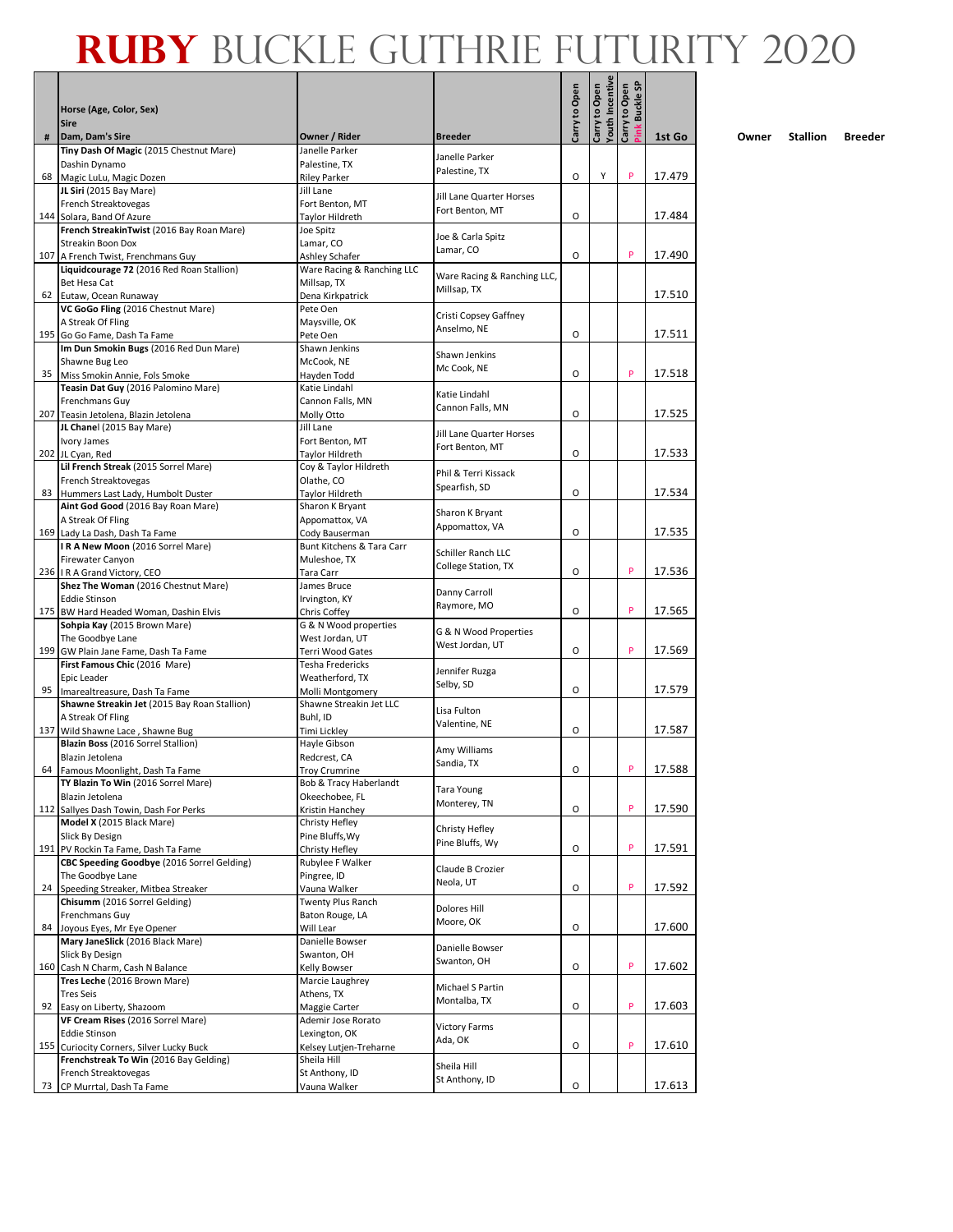|              | Horse (Age, Color, Sex)<br><b>Sire</b>                                             |                                                 |                                      | Carry to Open | Youth Incentive<br>Carry to Open | link Buckle SP<br>Carry to Open |        |
|--------------|------------------------------------------------------------------------------------|-------------------------------------------------|--------------------------------------|---------------|----------------------------------|---------------------------------|--------|
| #            | Dam, Dam's Sire                                                                    | Owner / Rider                                   | <b>Breeder</b>                       |               |                                  |                                 | 1st Go |
|              | SizzlinPressure OnMe (2016 Sorrel Gelding)<br>No Pressure On Me                    | Trey Honeycutt & Amber Hall<br>Lancaster, OH    | Trey Honeycutt & Amber Hall          |               |                                  |                                 |        |
|              | 105 Sweet Sizzlin Chick, SC Chiseled In Stone                                      | Craig Brooks                                    | Lancaster, SC                        | O             |                                  | P                               | 17.616 |
|              | BR Cake By The Ocean (2016 Bay Mare)                                               | Garland Baker                                   | Jason Martin & Charlie Cole          |               |                                  |                                 |        |
|              | A Streak Of Fling                                                                  | Russellville, AR                                | Pilot Point, TX                      |               |                                  |                                 |        |
|              | 217 Rods Last Ladybug, Sharp Rodney<br>Jipped N Shawnee (2016 Sorrel Gelding)      | Craig Brooks<br>Brenda Fechner                  |                                      | O             |                                  |                                 | 17.619 |
|              | Shawne Bug Leo                                                                     | Kellyville, OK                                  | H B Bartlett DVM                     |               |                                  |                                 |        |
|              | 85 Especials Lolita, Especial                                                      | Brenda Fechner                                  | Pike Road, AL                        | 0             |                                  | P                               | 17.620 |
|              | RV Ebony Design (2015 Black Gelding)                                               | Randy & Vauna Walker                            | Randy & Vauna Walker                 |               |                                  |                                 |        |
|              | Slick By Design<br>188 Two Dash To Fame, Dash Ta Fame                              | Pingree, ID<br>Vauna Walker                     | Pingree, ID                          | О             |                                  | P                               | 17.625 |
|              | One Slick Draw (2016 Sorrel Mare)                                                  | <b>Richard Lucas</b>                            |                                      |               |                                  |                                 |        |
|              | Slick By Design                                                                    | Jordan, MN                                      | <b>Richard Lucas</b><br>Jordan, MN   |               |                                  |                                 |        |
|              | 194 Six Draw MaGraw, Draws A Crowd<br>Justa DTF Frenchman (2015 Palomino Stallion) | McKayla Lucas<br>Gary & Catherine Williams      |                                      |               |                                  |                                 | 17.626 |
|              | Aint Seen Nothin Yet                                                               | Sebring, FL                                     | Gary & Catherine Williams            |               |                                  |                                 |        |
|              | 61 Madeline Spade 410, Justa Hickory Spade                                         | Crystal Mcintyre                                | Sebring, FL                          | О             |                                  |                                 | 17.646 |
|              | A Smart Guy (2015 Palomino Gelding)                                                | Willie & Davi Watterson                         | George Erb                           |               |                                  |                                 |        |
|              | A Smooth Guy                                                                       | Bluffdale, UT                                   | Coffee Creek, MT                     |               |                                  | P                               | 17.657 |
| $\mathbf{2}$ | Purdy Speedy Cat, Stoli<br>Streakin Silkpanties (2016 Bay Roan Mare)               | Davi Watterson<br><b>Richard Civita</b>         |                                      | О             |                                  |                                 |        |
|              | A Streak Of Fling                                                                  | Aiken. SC                                       | Lisa Fulton                          |               |                                  |                                 |        |
|              | 181 Famous Silk Panties, Dash Ta Fame                                              | Danyelle Campbell                               | Valentine, NE                        | O             |                                  |                                 | 17.657 |
|              | CP Famous Miss Kitty (2016 Chestnut Mare)                                          | <b>Emily Necaise</b>                            | Claine Pfluger Powell                |               |                                  |                                 |        |
|              | Epic Leader<br>16 CP Famous Diamonds, Dash Ta Fame                                 | Collinsville, TX<br>Ryan Reynolds               | Eldorado, TX                         |               |                                  |                                 | 17.659 |
|              | Hush Money Girl (2016 Bay Mare)                                                    | <b>Fallon Taylor</b>                            |                                      |               |                                  |                                 |        |
|              | Slick By Design                                                                    | Collinsville, TX                                | Dian Taylor<br>Collinsville, TX      |               |                                  |                                 |        |
|              | 42 Flos Herress, Dr Nick Bar                                                       | Joao Ferraz Leao                                |                                      | O             |                                  |                                 | 17.660 |
|              | Huckleberry Martini (2015 Bay Mare)<br><b>Tres Seis</b>                            | Amy Schimke & Brett<br>Borkowski                | Gary & Patty Peterson                |               |                                  |                                 |        |
|              | 138 Coeur D Alene, Stoli                                                           | Wessington Springs, SD                          | Coeur D Alene, ID                    | О             |                                  | P                               | 17.665 |
|              | Guys Im A Bunny Cat (2016 Bay Gelding)                                             | Jimmie Smith                                    | Jimmie Smith                         |               |                                  |                                 |        |
|              | <b>Traffic Guv</b>                                                                 | McDade, TX                                      | Mc Dade, TX                          |               |                                  |                                 |        |
|              | 214 Firewater Scat Cat, Alive N Firen<br>Design In Red (2016 Sorrel Mare)          | Jimmie Smith<br>Jane Melby                      |                                      | O             |                                  | P                               | 17.666 |
|              | Slick By Design                                                                    | Willson, OK                                     | Jane & Ryan Melby                    |               |                                  |                                 |        |
|              | 100 RC Back In Black, Ninety Nine Goldmine                                         | Cayla Small                                     | Burneyville, OK                      | O             |                                  | P                               | 17.675 |
|              | DH Lil Red Corvette (2016 Sorrel Gelding)                                          | Rocking A Quarter Horses LLC                    | Doug & Donna Hanover                 |               |                                  |                                 |        |
|              | Shawne Bug Leo<br>215 Diamonz N Firewater, Chasin Firewater                        | New Barunfels, TX<br>Janet Staton               | Hearne, TX                           |               |                                  |                                 | 17.678 |
|              | My Little Valiant V (2015 Mare)                                                    | Joseph Mayers                                   |                                      |               |                                  |                                 |        |
|              | Valiant Hero                                                                       | Laredo. TX                                      | Michael Pohl                         |               |                                  |                                 |        |
|              | 53 Little Kool Barbie, Mr Jess Perry                                               | <b>Brooke Ward</b>                              | Montgomery, TX                       |               |                                  |                                 | 17.694 |
|              | Crewszin (2015 Bay Gelding)<br><b>Tres Seis</b>                                    | <b>Edwin Cameron/Tiany Schuster</b><br>Krum, TX | Julie Crews                          |               |                                  |                                 |        |
|              | 130 Ohmigosh, Shazoom                                                              | <b>Tiany Schuster</b>                           | Rising Star, TX                      | O             |                                  | P                               | 17.699 |
|              | <b>Streaking Moon Beams (2016 Gelding)</b>                                         | <b>Emily Becker</b>                             | <b>Emily Becker</b>                  |               |                                  |                                 |        |
|              | A Streak Of Fling                                                                  | New Braunfels, TX                               | New Braunfels, TX                    |               |                                  |                                 |        |
|              | 186 Sayos Badger Chic, Sayos Shining Sun<br>Jesswatchmestreak (2016 Bay Roan Mare) | <b>Emily Becker</b><br>Dave & Lori Zabel        |                                      | О             |                                  |                                 | 17.704 |
|              | French Streakin Jess                                                               | Horace, ND                                      | Shawna Letcher                       |               |                                  |                                 |        |
|              | 38 Jerrys TP Seepai BB, Jerrys Disco Moon                                          | Hallie Hanssen                                  | Rapid City, SD                       | О             |                                  |                                 | 17.727 |
|              | Red Ryon Red Ryon (2016 Sorrel Gelding)                                            | Kathy Donegan                                   | Kathy Donegan                        |               |                                  |                                 |        |
|              | The Red Dasher<br>148 Miss Firewater Ryon, Firewater Flit                          | Bluff Dale, TX<br>Lacey Harmon                  | Bluff Dale, TX                       |               |                                  |                                 | 17.733 |
|              | SBW Copy Cat (2016 Sorrel Gelding)                                                 | Stephanie Wheeler                               |                                      |               |                                  |                                 |        |
|              | Blazin Jetolena                                                                    | Hattiesburg, MS                                 | Stephanie Wheeler<br>Hattiesburg, MS |               |                                  |                                 |        |
|              | 161 SX Dr Peacharita, Dr Nick Bar                                                  | <b>Brian Wheeler</b>                            |                                      | О             |                                  | P                               | 17.734 |
|              | She Pays the Piper (2015 Sorrel Mare)<br>Irish Pay                                 | Thomas & Lainee Sampson                         | Lainee Sampson                       |               |                                  |                                 |        |
|              | 30 NF French Kizz, Frenchmans Guy                                                  | Interior, SD<br>Lainee Sampson                  | Interior, SD                         | O             |                                  | P                               | 17.740 |
|              | Smokehaus (2016 Chestnut Gelding)                                                  | Kelli Thouvenell                                |                                      |               |                                  |                                 |        |
|              | The Red Dasher                                                                     | Hooper, UT                                      | Kelli Thouvenell<br>Hooper, UT       |               |                                  |                                 |        |
| 46           | RF Firefly, Smoke N Sparks                                                         | Kelli Thouvenell                                |                                      | O             |                                  |                                 | 17.741 |
|              | Native Jetolena (2015 Sorrel Mare)<br>Blazin Jetolena                              | Terry McCormmach<br>Walla Walla, WA             | <b>Busby Quarterhorse LLC</b>        |               |                                  |                                 |        |
|              | 234 Suzies Native Bug, Shawne Bug                                                  | Kim Smith                                       | Millsap, TX                          |               |                                  |                                 | 17.750 |
|              | Mr Soul (2015 Bay Stallion)                                                        | John Nielsen                                    | John Nielsen                         |               |                                  |                                 |        |
|              | Furyofthewind                                                                      | Payson, UT                                      | Payson, UT                           | О             |                                  | P                               | 17.754 |
|              | 142 Mckaizlees Kiss, Dash Ta Fame                                                  | Taylor Kramer                                   |                                      |               |                                  |                                 |        |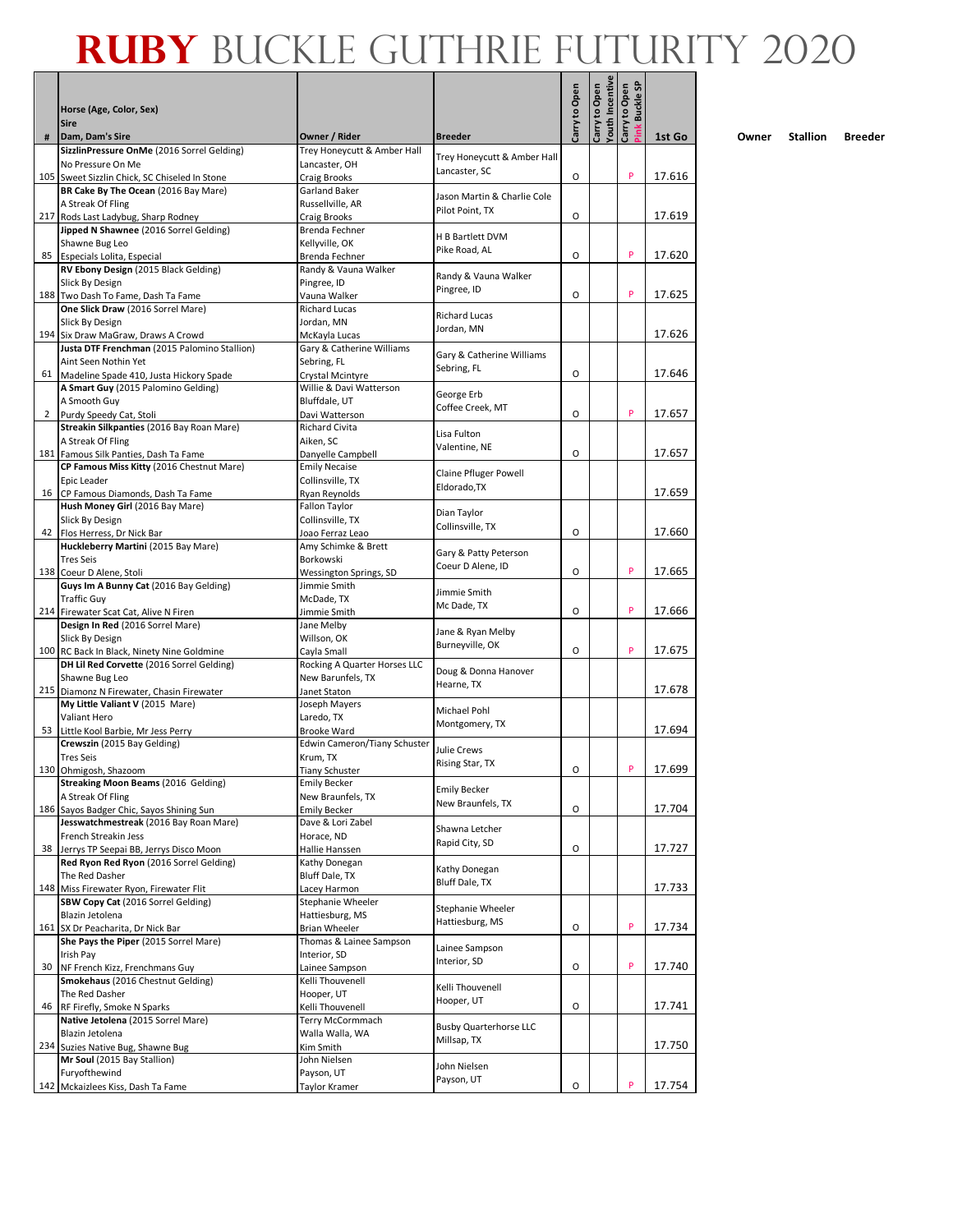#### **Ruby** Buckle Guthrie Futurity 2020

|              | Horse (Age, Color, Sex)<br><b>Sire</b>                                                      |                                               |                                              | Carry to Open | Carry to Open | Youth Incentive<br>Carry to Open<br>Pink Buckle SP |        |             |      |                  |                  |                |
|--------------|---------------------------------------------------------------------------------------------|-----------------------------------------------|----------------------------------------------|---------------|---------------|----------------------------------------------------|--------|-------------|------|------------------|------------------|----------------|
| #            | Dam, Dam's Sire                                                                             | Owner / Rider                                 | <b>Breeder</b>                               |               |               |                                                    | 1st Go |             |      | Owner            | <b>Stallion</b>  | <b>Breeder</b> |
|              | Streakin French Doxi (2016 Bay Roan Mare)                                                   | Joe & Carla Spitz                             | Joe & Carla Spitz                            |               |               |                                                    |        |             |      |                  |                  |                |
| 41           | Streakin Boon Dox<br>A French Coyote, Frenchmans Guy                                        | Lamar, CO<br>Tana Renick                      | Lamar, CO                                    | O             |               | P                                                  | 17.755 |             |      |                  |                  |                |
|              | Cains Mary Etta (2016 Bay Mare)                                                             | James David & Rene Cain                       |                                              |               |               |                                                    |        |             |      |                  |                  |                |
|              | JB Proud N Famous                                                                           | Dry Creek, LA                                 | Renee & James David Cain                     |               |               |                                                    |        |             |      |                  |                  |                |
|              | 54 NF Guys Tarita, Frenchmans Guy                                                           | Dustin Angelle                                | Dry Creek, LA                                | O             |               |                                                    | 17.755 |             |      |                  |                  |                |
|              | Assuredly Slick (2016 Sorrel Gelding)                                                       | Kim Squires                                   | Kim Squires                                  |               |               |                                                    |        |             |      |                  |                  |                |
|              | Slick By Design<br>40 Nothing Assured, Honors A Bounding                                    | Carnegie, OK<br>Kim Squires                   | Carnegie, OK                                 | O             |               |                                                    | 17.762 | $2D-1$      | \$   | $6,056$ \$       | $713 \quad $5$   | 356            |
|              | Jet N For Karats (2015 Chestnut Gelding)                                                    | <b>Busby Quarterhorse LLC</b>                 |                                              |               |               |                                                    |        |             |      |                  |                  |                |
|              | Blazin Jetolena                                                                             | Millsap, TX                                   | <b>Busby Quarterhorse LLC</b><br>Millsap, TX |               |               |                                                    |        |             |      |                  |                  |                |
|              | 91 Cadillacs N Karats, Whose Dat Bunny                                                      | Sabra O'Quinn                                 |                                              | O             |               | P                                                  | 17.766 | $2D-2$      | \$   | $4,038$ \$       | 475\$            | 238            |
|              | Eye Want It All (2016 Sorrel Mare)                                                          | SouthWestern Farms                            | Ryann Pedone                                 |               |               |                                                    |        |             |      |                  |                  |                |
|              | No Pressure On Me<br>15 Cause For A Kiss, Cause Its Money                                   | Kirbyville, TX<br>Jolene Montgomery           | Sunset, TX                                   | O             |               | P                                                  | 17.771 | $2D-3/4$    | - \$ | $2,624$ \$       | 309 <sup>5</sup> | 154            |
|              | VF Eddies Alive (2016 Chestnut Gelding)                                                     | <b>Victory Farms</b>                          |                                              |               |               |                                                    |        |             |      |                  |                  |                |
|              | <b>Eddie Stinson</b>                                                                        | Ada, OK                                       | <b>Victory Farms</b><br>Ada, OK              |               |               |                                                    |        |             |      |                  |                  |                |
|              | 99 VF Burns Alive, Burns First Down                                                         | Kelsey Lutjen-Treharne                        |                                              | 0             |               | P                                                  | 17.771 | $2D-3/4$ \$ |      | $2,624$ \$       | 309 <sup>5</sup> | 154            |
|              | Famous Jaguar (2016 Bay Gelding)                                                            | Janet Staton                                  | Doug & Donna Hanover                         |               |               |                                                    |        |             |      |                  |                  |                |
|              | The Red Dasher<br>94 Desti Two, Streakin La Jolla                                           | Bastrop, TX<br>Janet Staton                   | Hearne, TX                                   |               |               |                                                    | 17.781 | $2D-5$      | \$   | $1,413 \quad$ \$ | 166 <sup>5</sup> | 83             |
|              | JR Special Lane (2015 Brown Gelding)                                                        | JR Land & Livestock                           |                                              |               |               |                                                    |        |             |      |                  |                  |                |
|              | The Goodbye Lane                                                                            | Cedar Fort, UT                                | Dennis & Raelyn Blair<br>Cedar Fort, UT      |               |               |                                                    |        |             |      |                  |                  |                |
|              | 136 Katrincita, Susies First Down                                                           | Raelyn Robinson                               |                                              | O             |               | P                                                  | 17.801 | $2D-6$      | \$   | $1,211 \quad$ \$ | 143 \$           | 71             |
|              | Famous Blazin Boxers (2015 Sorrel Gelding)<br>Blazin Jetolena                               | Erika Boucher                                 | <b>Busby Quarter Horse LLC</b>               |               |               |                                                    |        |             |      |                  |                  |                |
|              | 212 Famous Silk Panties, Dash Ta Fame                                                       | Galion, OH<br>Kelly Bowser                    | Millsap, TX                                  | 0             |               | P                                                  | 17.805 | $2D-7$      | \$   | $1,009$ \$       | 119 <sup>5</sup> | 59             |
|              | LAD Dragonfly (2015 Palomino Mare)                                                          | Sabra O'Quinn & Paul Stanley                  |                                              |               |               |                                                    |        |             |      |                  |                  |                |
|              | <b>Eddie Stinson</b>                                                                        | Callahan, FL                                  | Doreen Wintermute<br>Ocala, FL               |               |               |                                                    |        |             |      |                  |                  |                |
|              | 37 C Me Frenchie, Frenchmans Guy                                                            | Sabra O'Quinn                                 |                                              | O             |               | P                                                  | 17.816 | $2D-8$      | \$   | 808 \$           | 95\$             | 48             |
|              | Dashin Ta Penny (2015 Bay Roan Mare)<br>A Dash Ta Streak                                    | Hank & Stephanie Williams<br>Norwood, CO      | Kelley Gorrell                               |               |               |                                                    |        |             |      |                  |                  |                |
| $\mathbf{1}$ | Short Penny, Dash Ta Fame                                                                   | Harlie Williams                               | Beach, ND                                    | O             |               |                                                    | 17.822 | $2D-9$      | \$   | $606 \quad $$    | 71 \$            | 36             |
|              | Smooth Dash Ta Fame (2015 Bay Mare)                                                         | Megan Sprague                                 | Bill & Debbie Myers                          |               |               |                                                    |        |             |      |                  |                  |                |
|              | A Smooth Guy                                                                                | Marsing, ID                                   | St Onge, SD                                  |               |               |                                                    |        |             |      |                  |                  |                |
|              | 185 Miss Dash Of Fame, Dash Ta Fame                                                         | Megan Sprague                                 |                                              | O             |               | P                                                  | 17.825 | $2D-10$     | \$   | $404 \div$       | 48\$             | 24             |
|              | MCM Drop Your Socks (2016 Gray Mare)<br><b>BHR Frenchies Socks</b>                          | Dunn Ranch<br>Wynnewood, OK                   | Matt & Bendi Dunn                            |               |               |                                                    |        |             |      |                  |                  |                |
|              | 203 Mulberry Canyon Moon, Marthas Six Moons                                                 | Jolene Montgomery                             | Bismark, MO                                  | $\circ$       |               | P                                                  | 17.839 |             |      |                  |                  |                |
|              | KN Fabulous Boo T (2015 Gray Mare)                                                          | Kenny Nichols & James Barron                  | Kenny Nichols & James                        |               |               |                                                    |        |             |      |                  |                  |                |
|              | Epic Leader                                                                                 | Waco, TX                                      | Barron                                       |               |               |                                                    |        |             |      |                  |                  |                |
|              | 123 KN Fabs Gift Of Fame, Frenchmans Fabulous<br>A Guy With Magnolias (2016 Sorrel Gelding) | <b>Ivy Saebens</b><br><b>Brittany Tonozzi</b> | Waco, TX                                     |               |               |                                                    | 17.846 |             |      |                  |                  |                |
|              | A Guy With Proof                                                                            | Campasas, TX                                  | <b>Brittany Tonozzi</b>                      |               |               |                                                    |        |             |      |                  |                  |                |
|              | 221 Steele Magnolias, Magnolia Bar Jet                                                      | <b>Brittany Tonozzi</b>                       | Campasas, TX                                 | O             |               |                                                    | 17.853 |             |      |                  |                  |                |
|              | Heza Fiery Fling (2015 Bay Roan Stallion)                                                   | <b>Delancey Enterprises LLC</b>               | Ashley Hamrick                               |               |               |                                                    |        |             |      |                  |                  |                |
|              | A Streak Of Fling                                                                           | Cheyenne, WY                                  | Webster Springs, WV                          |               |               |                                                    | 17.854 |             |      |                  |                  |                |
|              | 116 Shezafirenbully, Bully Bullion<br>French Wasabi (2015 Sorrel Gelding)                   | Christine Laughlin<br>Jennifer McGraw         |                                              |               |               |                                                    |        |             |      |                  |                  |                |
|              | <b>BHR Frenchies Socks</b>                                                                  | Ocala, FL                                     | Kim Landry                                   |               |               |                                                    |        |             |      |                  |                  |                |
| 7            | Bells Contender, Title Contender                                                            | <b>Rylee Elliott</b>                          | Starke, FL                                   | O             |               | P                                                  | 17.863 |             |      |                  |                  |                |
|              | Easy On The Vodka (2016 Sorrel Gelding)                                                     | Malissa Blackmon                              | Kimberly Blackmon                            |               |               |                                                    |        |             |      |                  |                  |                |
|              | <b>Triple Vodka</b><br>50 IB Striking, Trux Boy                                             | Odessa, TX                                    | Ganada, TX                                   | O             |               |                                                    | 17.869 |             |      |                  |                  |                |
|              | Pressured By Destiny (2016 Brown Mare)                                                      | Katelyn Scott<br>Ryann Pedone                 |                                              |               |               |                                                    |        |             |      |                  |                  |                |
|              | No Pressure On Me                                                                           | Sunset, TX                                    | Janey Stoody                                 |               |               |                                                    |        |             |      |                  |                  |                |
|              | 127 Destinys Child, Dash For Destiny                                                        | Ryann Pedone                                  | Springtown, TX                               | O             |               | P                                                  | 17.870 |             |      |                  |                  |                |
|              | Al Cappone* (2016 Sorrel Stallion)                                                          | Nickelbar Ranch LLC                           | Harry Thomas                                 |               |               |                                                    |        |             |      |                  |                  |                |
|              | Shawne Bug Leo<br>9   TR Double Cash, Texas High Dasher                                     | San Angelo, TX<br><b>Dustin Angelle</b>       | Harold, SD                                   | O             |               | P                                                  | 17.887 |             |      |                  |                  |                |
|              | Nehi Socks (2016 Sorrel Gelding)                                                            | Barbara Morgan                                |                                              |               |               |                                                    |        |             |      |                  |                  |                |
|              | <b>BHR Frenchies Socks</b>                                                                  | Atmore, AL                                    | Donna Martin                                 |               |               |                                                    |        |             |      |                  |                  |                |
|              | 97 Ba Runner Ta Fame, Dash Ta Fame                                                          | Cody Bauserman                                | Atmore, AL                                   | O             |               | P                                                  | 17.888 |             |      |                  |                  |                |
|              | Pays To Be Smooth (2015 Buckskin Gelding)                                                   | Roger & Margaret Jones                        | Rogert & Margaret Jones                      |               |               |                                                    |        |             |      |                  |                  |                |
|              | A Smooth Guy<br>153 Fame N Money, Poco Lijerito                                             | Farson, WY<br>Margaret Jones                  | Farson, WY                                   | O             |               | P                                                  | 17.889 |             |      |                  |                  |                |
|              | An Act Of Aggression (2015 Sorrel Mare)                                                     | Greg Torgerson                                |                                              |               |               |                                                    |        |             |      |                  |                  |                |
|              | <b>Tres Seis</b>                                                                            | Richfield, UT                                 | <b>JMH Racing LLC</b><br>Riverside, CA       |               |               |                                                    |        |             |      |                  |                  |                |
| 49           | Subtly Aggresive, Separatist                                                                | <b>Hailey Humphries</b>                       |                                              | O             |               | p                                                  | 17.893 |             |      |                  |                  |                |
|              | French Streakin Slew (2016 Sorrel Gelding)                                                  | Donna Workman                                 | Donna Workman                                |               |               |                                                    |        |             |      |                  |                  |                |
|              | French Streaktovegas<br>59 After School Lou, Louisiana Swamp                                | Katy, TX<br>Ashley Schafer                    | Katy, TX                                     | O             |               |                                                    | 17.904 |             |      |                  |                  |                |
|              |                                                                                             |                                               |                                              |               |               |                                                    |        |             |      |                  |                  |                |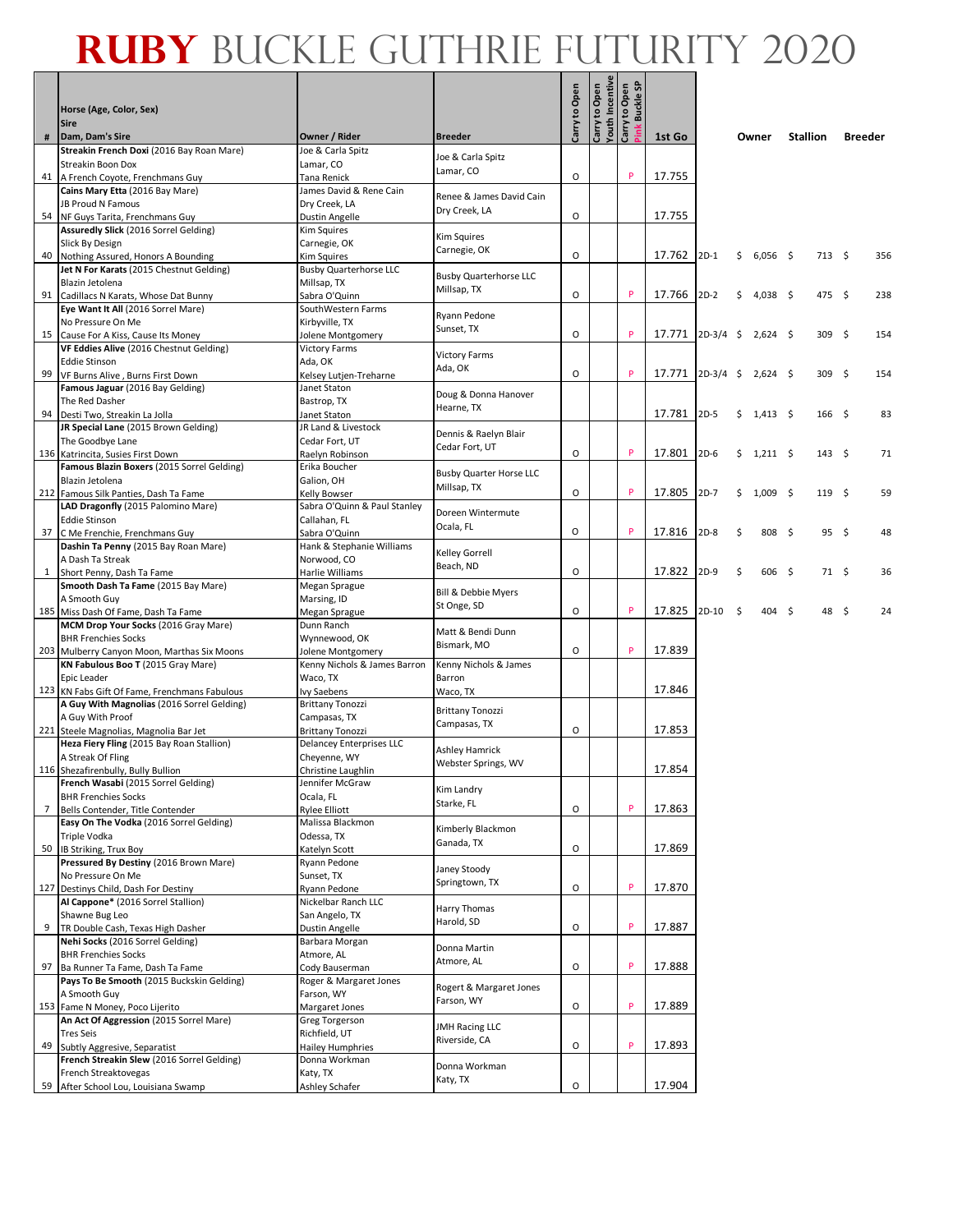|    |                                                                             |                                              |                                 |               | Youth Incentive | ink Buckle SP<br>Carry to Open |        |
|----|-----------------------------------------------------------------------------|----------------------------------------------|---------------------------------|---------------|-----------------|--------------------------------|--------|
|    | Horse (Age, Color, Sex)<br><b>Sire</b>                                      |                                              |                                 | Carry to Open | Carry to Open   |                                |        |
| #  | Dam, Dam's Sire                                                             | Owner / Rider                                | <b>Breeder</b>                  |               |                 |                                | 1st Go |
|    | Cooper 777 (2015 Chestnut Gelding)<br><b>JB Proud N Famous</b>              | Shyann Lucas<br>Morristown, AZ               | Larry & Bonnie Blain            |               |                 |                                |        |
| 25 | Orange Merridoc, Merridoc                                                   | Shyann Lucas                                 | Spanish Fork, UT                | O             |                 |                                | 17.922 |
|    | BR Big Red Dog (2016 Sorrel Gelding)                                        | <b>Blaise Bercegeay</b>                      |                                 |               |                 |                                |        |
|    | Blazin Jetolena                                                             | Summit, MS                                   | Boyds Ranch                     |               |                 |                                |        |
|    | 216 Lorettas Honor, DR Nick Bar                                             | <b>Brian Wheeler</b>                         | Summit, MS                      | O             |                 | P                              | 17.923 |
|    | A Smooth Freckle (2015 Sorrel Gelding)                                      | Randy & Jeanne Warnock                       | Randy & Jeanne Warnock          |               |                 |                                |        |
|    | A Smooth Guy                                                                | Riley, OR                                    | Maupin, OR                      | 0             |                 |                                | 17.924 |
|    | 57 Hangin On A Freckle, Cols Lil Champ<br>Guyz Classy Lady (2015 Bay Mare)  | Kelsie Miller<br>Tasha Welsh                 |                                 |               |                 |                                |        |
|    | Frenchmans Guy                                                              | Dublin, TX                                   | <b>Bill Myers</b>               |               |                 |                                |        |
|    | 74 Danika, Special Leader                                                   | Tasha Welsh                                  | St Onge, SD                     | 0             |                 |                                | 17.931 |
|    | Ivory Inferno (2016 Buckskin Stallion)                                      | Jennifer Schmidt                             |                                 |               |                 |                                |        |
|    | Ivory James                                                                 | Harrah, OK                                   | Jennifer Schmidt                |               |                 |                                |        |
|    | 228 Laser Fire, Alive N Firen                                               | Jennifer Schmidt                             | Harrah, OK                      |               |                 |                                | 17.957 |
|    | BoonStreakinColours (2015 Bay Roan Gelding)<br>Streakin Boon Dox            | <b>Wade Lewis</b><br>Hereford, TX            | Joe & Carla Spitz               |               |                 |                                |        |
|    | 12 Frenchmans Colours, Hot Colours                                          | Ashley Schafer                               | Lamar, CO                       | О             |                 | P                              | 17.967 |
|    | Pressures On High (2016 Sorrel Mare)                                        | Jeanette Nelson                              |                                 |               |                 |                                |        |
|    | No Pressure On Me                                                           | Milledgeville, GA                            | Erika Ashley<br>Krum, TX        |               |                 |                                |        |
|    | 72   A Midnight High, All Night High                                        | Ryann Pedone                                 |                                 | О             |                 | P                              | 17.988 |
|    | LB Jessies Girl (2016 Red Roan Mare)                                        | Larry & Barbara Moe                          | Monte Melvin                    |               |                 |                                |        |
|    | French Streakin Jess                                                        | Spearfish, SD                                | Hermosa, SD                     |               |                 |                                |        |
| 70 | MFR Mercedes Fire, Firewater Frost<br>TY Danicintheblaze (2016 Sorrel Mare) | Hallie Hanssen<br>Bob & Tracy Haberlandt     |                                 | O             |                 |                                | 18.016 |
|    | Blazin Jetolena                                                             | Okeechobee, FL                               | <b>Tara Young</b>               |               |                 |                                |        |
|    | 44 Magic In The Dance, Ronas Ryon                                           | Kristin Hanchey                              | Monterey, TN                    | O             |                 | P                              | 18.032 |
|    | KN First Slick Chick (2016 Palomino Mare)                                   | Tricia Aldridge                              | Kimi Ann Nichols                |               |                 |                                |        |
|    | Slick By Design                                                             | Sanger, TX                                   | Brownwood, TX                   |               |                 |                                |        |
|    | 201 Vanishing Frenchgirl, Frenchmans Guy                                    | Tricia Aldridge                              |                                 | O             |                 | P                              | 18.034 |
|    | Streaking Frenchie (2015 Sorrel Mare)                                       | Lee & Hallie Hanssen                         | Brittany Pozzi Tonozzi          |               |                 |                                |        |
|    | Frenchmans Guy<br>168 Streakin Six Babe, Streakin Six                       | Hermosa, SD<br>Hallie Hanssen                | Victoria, TX                    | O             |                 |                                | 18.051 |
|    | French Ivory Guy (2015 Buckskin Stallion)                                   | Great Basin Performance                      |                                 |               |                 |                                |        |
|    | Frenchmans Guy                                                              | Horses                                       | John G Johnson                  |               |                 |                                |        |
|    | 23 Tickle The Ivorys, Ivory James                                           | Delta, UT                                    | Lemmon, SD                      | O             | Y               |                                | 18.055 |
|    | Letta Girl Jet (2016 Bay Mare)                                              | Jeff & Buffy Walchli                         | Robynn Herring                  |               |                 |                                |        |
|    | Blazin Jetolena                                                             | Shelley, ID                                  | Huntington, TX                  |               |                 | P                              |        |
|    | 196 Letta Girl Roll, Letta Hank Do It<br>High As Flit (2016 Sorrel Gelding) | Shey Walchli<br>Donald Rejc                  |                                 | O             |                 |                                | 18.058 |
|    | This Fame Is On Fire                                                        | Kenockee, MI                                 | Donald Rejc                     |               |                 |                                |        |
|    | 47 My Girl Josie, Judys Lineage                                             | Heather Kosmowski                            | Kenockee, MI                    | O             |                 |                                | 18.060 |
|    | SR Epic Wildcatter (2016 Gray Gelding)                                      | Brent & Tammy Hickey                         | <b>Schiller Ranch LLC</b>       |               |                 |                                |        |
|    | Epic Leader                                                                 | Godley, TX                                   | College Station, TX             |               |                 |                                |        |
|    | 182   R A Grand Victory, CEO                                                | Tasha Welsh                                  |                                 | O             |                 |                                | 18.076 |
|    | Traffics Big Wonder (2015 Buckskin Mare)<br><b>Traffic Guy</b>              | Kelsey Bracamontez<br>Hutto, TX              | Troy & Jamie Ashford            |               |                 |                                |        |
|    | 48   I Am Tizzie, Big As I Am                                               | Kelsey Bracamontez                           | Lott, TX                        | O             |                 | P                              | 18.092 |
|    | Cadi Ta Fame (2015 Sorrel Mare)                                             | Brad & Karen Gleason                         |                                 |               |                 |                                |        |
|    | A Smooth Guy                                                                | Touchet, WA                                  | Brad & Karen Gleason            |               |                 |                                |        |
|    | 213 Daves Jet Ta Fame, Dash Ta Fame                                         | Karen Gleason                                | Touchet, WA                     | О             |                 |                                | 18.092 |
|    | Nock Your Socks Off (2015 Bay Gelding)                                      | Jennifer Bratton                             | Jennifer Bratton                |               |                 |                                |        |
|    | <b>BHR Frenchies Socks</b>                                                  | Phenix City, AL                              | Phenix City, AL                 | О             |                 |                                | 18.095 |
|    | 63 Hanks Georgia Belle, Good Timin Hank<br>RocMySocksOff (2016 Bay Gelding) | Jennifer Bratton<br><b>Revolution Equine</b> |                                 |               |                 |                                |        |
|    | <b>BHR Frenchies Socks</b>                                                  | Cohutta, GA                                  | Jodi Jansen                     |               |                 |                                |        |
|    | 120 Krimps Rocket, Krimps Elmer                                             | Nicole Monroe                                | Loxahatchee, FL                 | O             |                 |                                | 18.104 |
|    | VR Bugsinthewind (2016 Brown Gelding)                                       | <b>Rylee Shields</b>                         | Virginia Ranch                  |               |                 |                                |        |
|    | Furyofthewind                                                               | Cochrane, Alberta                            | Fincastle, VA                   |               |                 | P                              |        |
|    | 79 VR The Last Bug, Shawnee Bug                                             | <b>Rylee Shields</b>                         |                                 | О             |                 |                                | 18.105 |
|    | KG Blazin Nineolena (2016 Sorrel Mare)<br>Blazin Jetolena                   | Kayla Jones<br>Watkins, CO                   | Kathy Grimes                    |               |                 |                                |        |
|    | 189 Do It For Beau, Beaus Sleep Of Sun                                      | Kayla Jones                                  | Medical Lake, WA                | O             |                 | P                              | 18.108 |
|    | Slick Lil Will (2016 Sorrel Gelding)                                        | Jimmie Smith                                 |                                 |               |                 |                                |        |
|    | Slick By Design                                                             | McDale, TX                                   | Dana Lynn Darnell<br>Weimar, TX |               |                 |                                |        |
|    | 237 Touche Touche, Oklahoma Fuel                                            | Jimmie Smith                                 |                                 | О             |                 | P                              | 18.108 |
|    | This Lady Takin Cash (2015 Chestnut Mare)                                   | Kayla Copenhaver                             | Ron Reed                        |               |                 |                                |        |
|    | Aint Seen Nothin Yet<br>173 Fules Billy Jean, Oklahoma Fuel                 | St James, MO<br>Kayla Copenhaver             | Lawrence, KS                    |               |                 |                                | 18.135 |
|    | JQH Rockin Chick (2016 Sorrel Mare)                                         | Sara Chopin                                  |                                 |               |                 |                                |        |
|    | Rockin W                                                                    | Canyon, TX                                   | Skip Jones                      |               |                 |                                |        |
|    | 33 Wilsons Lil Chick, Wilsons Lil Freckles                                  | Sara Chopin                                  | Amarillo, TX                    | О             |                 |                                | 18.136 |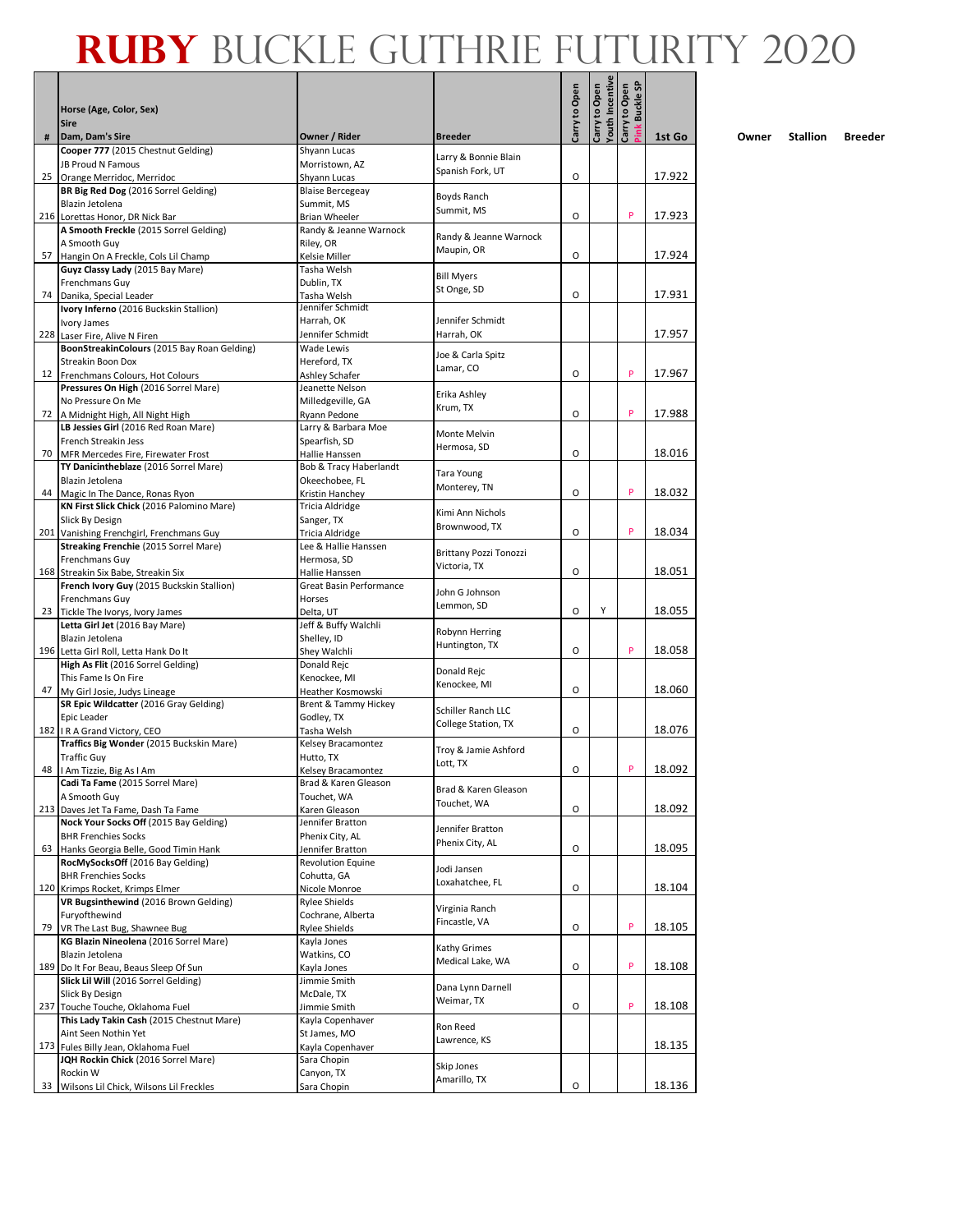|    | Horse (Age, Color, Sex)                                                 |                                           |                                    | Carry to Open | Youth Incentive<br>Carry to Open | ink Buckle SP<br>Carry to Open |        |
|----|-------------------------------------------------------------------------|-------------------------------------------|------------------------------------|---------------|----------------------------------|--------------------------------|--------|
|    | <b>Sire</b>                                                             |                                           |                                    |               |                                  |                                |        |
| #  | Dam, Dam's Sire<br>Knock Ya Socks Off (2016 Bay Gelding)                | Owner / Rider                             | <b>Breeder</b>                     |               |                                  |                                | 1st Go |
|    | <b>BHR Frenchies Socks</b>                                              | Stephanie Newman<br>Rapid City, SD        | <b>Lyndsey Myers</b>               |               |                                  |                                |        |
|    | 205 Special Dream Dash, Dash For Perks                                  | Stephanie Newman                          | Tolar, TX                          | O             |                                  | P                              | 18.169 |
|    | Blazin Good Times (2015 Sorrel Mare)<br>Blazin Jetolena                 | Kyle Edwards & Sue Smith<br>Blackfoot, ID | <b>Busby Quarterhorse LLC</b>      |               |                                  |                                |        |
| 86 | Mistys Dash Of Fame, Dash Ta Fame                                       | Sue Smith                                 | Millsap, TX                        | O             |                                  | P                              | 18.180 |
|    | Goodbye Tax Man (2015 Gray Gelding)                                     | Kallee Munns                              | Kallee Munns                       |               |                                  |                                |        |
|    | The Goodbye Lane                                                        | Promontory, UT                            | Promontory, UT                     |               |                                  |                                |        |
|    | 45 JHS Tax Hawk, Skye Dee Dash<br>Ms Bebe Gun (2015 Bay Mare)           | Kallee Munns<br>Cassidy Teague            |                                    | O             |                                  | P                              | 18.211 |
|    | Fiestas Gotta Gun                                                       | Wichita Falls, TX                         | Royal D Ranch                      |               |                                  |                                |        |
|    | 17 A Miss Encounter, Good Timin Hank                                    | Cassidy Teague                            | Henrietta, TX                      | O             |                                  |                                | 18.225 |
|    | Sipping On Firewater (2015 Sorrel Mare)                                 | Tiffani Sonnier                           | Nickelbar Ranch                    |               |                                  |                                |        |
|    | Shawne Bug Leo<br>125 Firewater Sqaw, Firewater Flit                    | Boling, TX<br>Tiffani Sonnier             | San Angelo, TX                     | О             |                                  | P                              | 18.226 |
|    | RH Eyes Firen Onfame (2016 Bay Mare)                                    | Ron Hesselgesser                          |                                    |               |                                  |                                |        |
|    | This Fame Is On Fire                                                    | New Castle, PA                            | Ron Hesselgesser<br>New Castle, PA |               |                                  |                                |        |
|    | 164 Velvet Stuff, Mystic Eye<br>JLD Goodbye Jack (2016 Sorrel Gelding)  | <b>Brandon Cullins</b>                    |                                    | O             |                                  |                                | 18.232 |
|    | The Goodbye Lane                                                        | Justin & Jeannie McKee<br>Lenapah, OK     | T Lazy S Ranch                     |               |                                  |                                |        |
|    | 129 JLSR Gill Jack Gal, Gill Jack                                       | Hilary Swanson                            | Circleville, UT                    |               |                                  | P                              | 18.275 |
|    | AstreakinMerridoc (2015 Sorrel Mare)                                    | Shyann Lucas                              | Lisa O-Rourke-Fulton               |               |                                  |                                |        |
|    | A Streak Of Fling                                                       | Morristown, AZ                            | Valentine, NE                      | O             |                                  |                                | 18.290 |
| 89 | Winnsboro, Merridoc<br>Flashem Eddie (2016 Sorrel Stallion)             | Shyann Lucas<br>Scamper Cole              |                                    |               |                                  |                                |        |
|    | <b>Eddie Stinson</b>                                                    | Granbury, TX                              | Justin Beach                       |               |                                  |                                |        |
|    | 145 Flash Red Jet, Dr Red Rock                                          | Scamper Cole                              | Holton, IN                         |               |                                  |                                | 18.296 |
|    | Boomer Sooner (2016 Palomino Stallion)                                  | Michelle Noterman                         | <b>Victory Farms</b>               |               |                                  |                                |        |
|    | <b>Eddie Stinson</b><br>14 Bullys Buggy Babe, Bullys On Fire            | Purcell, OK<br>Michelle Noterman          | Ada, OK                            | O             |                                  |                                | 18.297 |
|    | VF Hot Damn (2016 Palomino Gelding)                                     | Scott Duke                                |                                    |               |                                  |                                |        |
|    | <b>Eddie Stinson</b>                                                    | Voncleave, MS                             | <b>Victory Farms</b><br>Ada, OK    |               |                                  |                                |        |
|    | 190 VF Shez On Fire, Bullys On Fire                                     | Ty Marks                                  |                                    | 0             |                                  | P                              | 18.303 |
|    | Jets Rebel Yell (2016 Mare)<br>Blazin Jetolena                          | Alissa Flores<br>Laredo, TX               | <b>Busby Quarter Horses</b>        |               |                                  |                                |        |
|    | 109 Reds Little Fame, Dash Ta Fame                                      | Suade Furr                                | Millsap, TX                        |               |                                  |                                | 18.314 |
|    | Lethal By Design (2016 Bay Mare)                                        | Paige Brauer                              | <b>Birgit Self</b>                 |               |                                  |                                |        |
|    | Slick By Design                                                         | Belleville, IL                            | Pilot Point, TX                    |               |                                  |                                |        |
|    | 177 TR Miss Graygun, Playgun<br>Jesses Knockout (2016 Sorrel Mare)      | Paige Brauer<br>John Jacobi               |                                    | O             |                                  | P                              | 18.325 |
|    | Jesses Topaz                                                            | Murchison, TX                             | <b>Burnett Ranches LLC</b>         |               |                                  |                                |        |
|    | 31 Sixes Knockout, Seven From Heaven                                    | Melissa Brandt                            | Fort Worth, TX                     | O             |                                  | P                              | 18.342 |
|    | Fierce Rockin Girl (2015 Palomino Mare)                                 | Rachelle Smith-Mose                       | Rachelle Smith-Mose                |               |                                  |                                |        |
|    | First Down French<br>124 WR Oh Too Rock, Texas High Dasher              | Bend, OR<br>Rachelle Smith-Mose           | Bend, OR                           | O             |                                  |                                | 18.345 |
|    | Slickswagger (2015 Black Gelding)                                       | Clay & Roxie Tew                          | <b>Steel Gang Quarter Horses</b>   |               |                                  |                                |        |
|    | Slick By Design                                                         | Lipan, TX                                 | <b>LLC</b>                         |               |                                  |                                |        |
|    | 151 Skips Flash Seeker, Seals Skippa Spanish                            | Jimmie Smith                              | Newellton, LA                      | 0             |                                  | P                              | 18.347 |
|    | WYO Fancy N Famous (2015 Chestnut Mare)<br>Aint Seen Nothin Yet         | Levi & Cabrina Vickers<br>Flagstaff, AZ   | Diane L Roduner                    |               |                                  |                                |        |
|    | 187 Rightbit Tiny Remedy, Kings Big Mack                                | Cabrina Vickers                           | Buffalo, WY                        | О             |                                  |                                | 18.357 |
|    | Epic Destiny (2015 Sorrel Mare)                                         | Doug & Donna Hanover                      | Doug & Donna Hanover               |               |                                  |                                |        |
|    | Epic Leader                                                             | Hearne, TX                                | Hearne, TX                         |               |                                  |                                |        |
|    | 157 Destirona, Ronas Ryon<br>Merl The Pearl (2016 Cremello Gelding)     | Janet Staton<br>Nicole Toturo             |                                    |               |                                  |                                | 18.372 |
|    | A Smooth Guy                                                            | Norman, OK                                | David Edge                         |               |                                  |                                |        |
|    | 139 Mollys Drifter, War Train                                           | Nicole Toturo                             | Humboldt, IA                       | O             |                                  | P                              | 18.381 |
|    | Ray A Drop Of Sun (2015 Palomino Gelding)                               | Cody & Maegan Heiner                      | Dawson Seeley                      |               |                                  |                                |        |
|    | PC Redwood Manny<br>82 Bardust Wrangler, Mucho Barduster                | Corinne, UT<br>Maegan Heiner              | Spanish Fork, UT                   | О             |                                  | P                              | 18.383 |
|    | Ima Epic Hustler (2016 Sorrel Gelding)                                  | Scamper Cole                              |                                    |               |                                  |                                |        |
|    | Epic Leader                                                             | Granbury, TX                              | Schiller Ranch LLC<br>Granbury, TX |               |                                  |                                |        |
| 88 | Mitzi Bar None, Bar Sans Leo                                            | <b>Scamper Cole</b>                       |                                    | O             |                                  |                                | 18.402 |
|    | Bonnies Frenchman (2015 Sorrel Gelding)<br><b>BHR Frenchies Socks</b>   | Davi & Willie Watterson<br>Bluffdale, UT  | Dale Rankin                        |               |                                  |                                |        |
| 18 | Bouncing Bonnie, Shawne Bug                                             | Kali Jo Parker                            | Tuscola, TX                        | O             |                                  | P                              | 18.403 |
|    | Blazin Shawnea (2016 Bay Mare)                                          | Sharee Stamper                            | <b>Busby Quarterhorse LLC</b>      |               |                                  |                                |        |
|    | Blazin Jetolena                                                         | Lindsay, OK                               | Millsap, TX                        |               |                                  |                                |        |
|    | 152 Shawne Promise, Shawne Bug<br>Aintseennaughtyyet (2016 Bay Gelding) | Molli Montgomery<br>Slash S Ranch         |                                    | O             |                                  | P                              | 18.408 |
|    | Aint Seen Nothin Yet                                                    | Belcher, LA                               | Jim & Darlene Pollard              |               |                                  |                                |        |
| 4  | Miss Pecos Brown, My Leroy Brown                                        | Kyndal Schley                             | Farson, WY                         | O             |                                  |                                | 18.411 |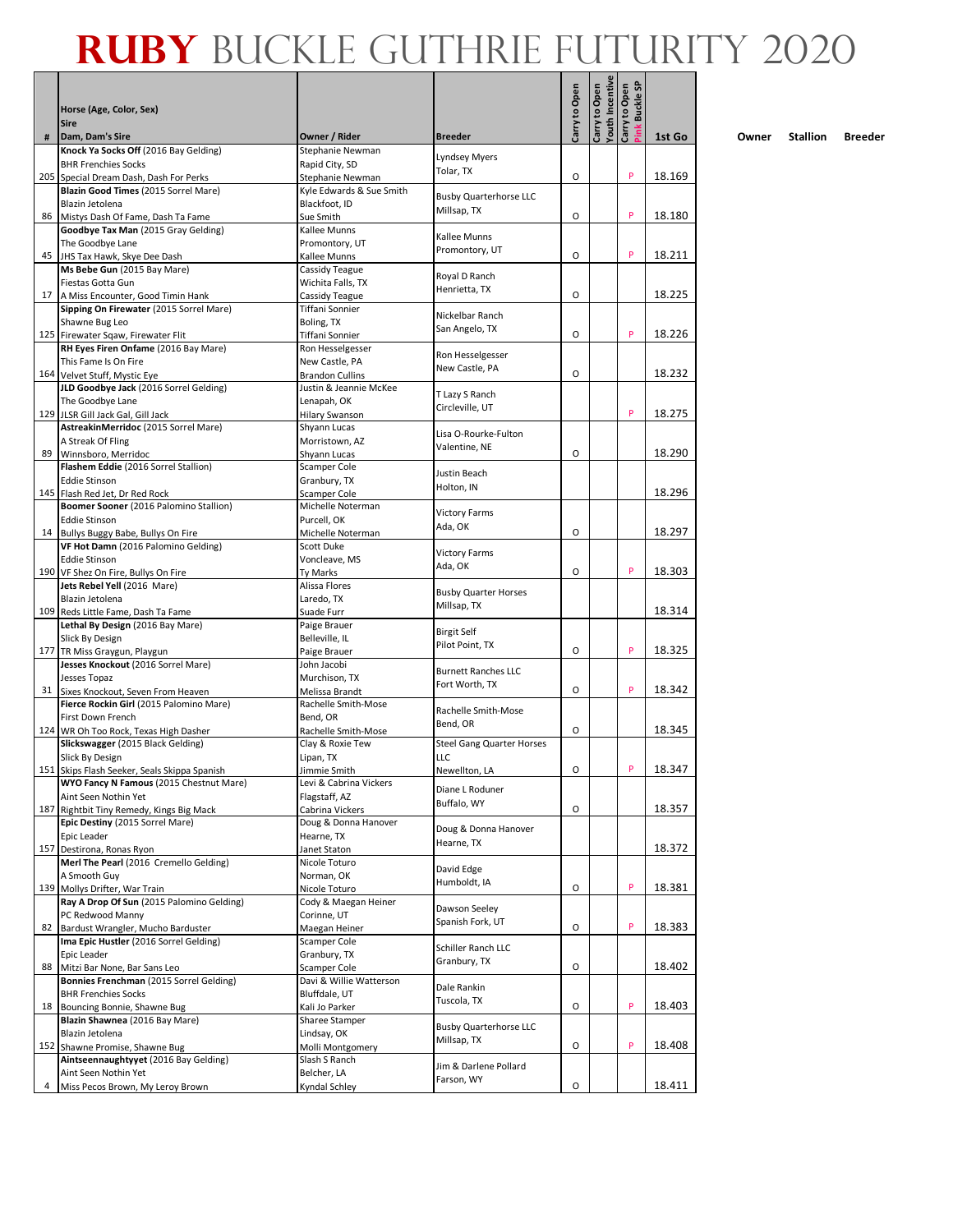|    | Horse (Age, Color, Sex)                                                                     |                                                |                                                 | Carry to Open | Youth Incentive<br>Carry to Open | ink Buckle SP<br>Carry to Open |        |
|----|---------------------------------------------------------------------------------------------|------------------------------------------------|-------------------------------------------------|---------------|----------------------------------|--------------------------------|--------|
|    | <b>Sire</b>                                                                                 |                                                |                                                 |               |                                  |                                |        |
| #  | Dam, Dam's Sire<br>Slick French Mimosa (2016 Black Mare)                                    | Owner / Rider<br>Wendie Scheidle               | <b>Breeder</b>                                  |               |                                  |                                | 1st Go |
|    | Slick By Design                                                                             | French Village, MO                             | Shannon Renee Akerstorm<br>Potter Valley, CA    |               |                                  |                                |        |
|    | 224 Native French Girl, Frenchmans Guy<br>Streak Ta Fling (2015 Bay Roan Mare)              | Wendie Scheidle<br>Brad & Karen Gleason        |                                                 | O             |                                  | P                              | 18.424 |
|    | A Streak Of Fling                                                                           | Touchet, WA                                    | Brad & Karen Gleason                            |               |                                  |                                |        |
|    | 156 Daves Jet Ta Fame, Dash Ta Fame                                                         | Karen Gleason                                  | Touchet, WA                                     | O             |                                  |                                | 18.429 |
|    | Bug On Firewater (2016 Gray Mare)                                                           | Flare Up Farms/Karl Smith                      | Karl Smith                                      |               |                                  |                                |        |
|    | Firewater Canyon<br>219 Ima Burr Bug, Burrs First Down                                      | Lucedale, MS<br><b>Billie Ann Harmon</b>       | Lucedale, MS                                    | O             |                                  | P                              | 18.438 |
|    | VF Born Ta B A Lover (2016 Sorrel Gelding)                                                  | Evan McKinzie                                  |                                                 |               |                                  |                                |        |
|    | Born Ta Be Famous                                                                           | Brownsburg, IN                                 | <b>Victory Farms</b><br>Ada, OK                 |               |                                  |                                |        |
|    | 65 Red Temptress, Rolls Of Romance<br>Fast N Frosty Fling (2015 Bay Roan Mare)              | Evan McKinzie<br>Coy & Maesa Kummer            |                                                 | O             |                                  | P                              | 18.447 |
|    | A Streak Of Fling                                                                           | Briggsdale, CO                                 | Monica McClung                                  |               |                                  |                                |        |
|    | 118 Bugs With Frosting, Dash Ta Fame                                                        | Maesa Kummer                                   | May, OK                                         | О             |                                  |                                | 18.448 |
|    | Perks Under Pressure (2016 Sorrel Gelding)                                                  | Ryann Pedone                                   | Ryann Pedone                                    |               |                                  |                                |        |
|    | No Pressure On Me<br>172 Perk Up Angee, Dash For Perks                                      | Sunset, TX<br>Ryann Pedone                     | Sunset, TX                                      | O             |                                  | P                              | 18.452 |
|    | UX Check Jess Or No (2016 Palomino Gelding)                                                 | Kaley Wilkerson                                |                                                 |               |                                  |                                |        |
|    | French Streakin Jess                                                                        | Montgomery City, MO                            | Marlin & Jinx Maude<br>Hermosa, SD              |               |                                  |                                |        |
|    | 204 UX Frenchmans Kimmie, Frenchmans Guy                                                    | Hallie Hanssen                                 |                                                 | О             |                                  |                                | 18.462 |
|    | Streakin Fa Tima (2016 Bay Roan Mare)<br>A Streak Of Fling                                  | Mariana Jubran                                 | Lisa Fulton                                     |               |                                  |                                |        |
|    | 166 Queen Fa Tima, Dash Ta Fame                                                             | Ronildo Filho                                  | Valentine, NE                                   |               |                                  |                                | 18.499 |
|    | Shez Our Prize (2016 Brown Mare)                                                            | Diana Powell-Shell                             | Stanley Weetona                                 |               |                                  |                                |        |
|    | Hez Our Secret                                                                              | Sapulpa, OK                                    | Madill, OK                                      |               |                                  |                                |        |
| 27 | First Prize Joy, Oak Tree Special<br>Maples American (2015 Brown Gelding)                   | <b>Heather Williams</b><br>Dusty & Lacey Morse |                                                 | O             |                                  |                                | 18.529 |
|    | The Goodbye Lane                                                                            | Randolph, UT                                   | McKale Hadley                                   |               |                                  |                                |        |
|    | 192 Legacys Lady Hawk, Hawkinson                                                            | Lacey Morse                                    | Ogden, UT                                       | O             |                                  | P                              | 18.551 |
|    | Marthas Pirate (2016 Sorrel Mare)                                                           | Amanda Simonson                                | Bill & Cheryl Kennedy                           |               |                                  |                                |        |
|    | This Fame Is On Fire                                                                        | Ault, CO                                       | Bennett, CO                                     | O             |                                  |                                | 18.567 |
|    | 103 Marthas O Toole, Marthas Six Moons<br>So Freaking Fabulous (2015 Bay Mare)              | Amanda Simonson<br>LeAnne Wolfe                |                                                 |               |                                  |                                |        |
|    | Ivory James                                                                                 | Floravista, NM                                 | LeAnne Wolfe<br>Floravista, NM                  |               |                                  |                                |        |
|    | 81 Mia Fabulous Fame, Frenchmans Fabulous                                                   | LeAnne Wolfe                                   |                                                 | O             |                                  |                                | 18.599 |
|    | Irish Geronimo (2015 Bay Gelding)<br>Irish Pay                                              | <b>Tracy Page</b>                              | Thomas & Lainee Sampson                         |               |                                  |                                |        |
|    | 28 SX Letta Punky Do It, Letta Hank Do It                                                   | Bluffdale, UT<br><b>Brandon Stokes</b>         | Interior, SD                                    | O             |                                  | P                              | 18.603 |
|    | Velma Kellie (2015 Sorrel Mare)                                                             | Stephanie Newman                               | Kassie Mowry                                    |               |                                  |                                |        |
|    | Epic Leader                                                                                 | Rapid City, SD                                 | Dublin, TX                                      |               |                                  |                                |        |
|    | 143 Streakin Silvercreek, A Streak Of Fling<br>JJ Carrizzo Fire Bug (2016 Chestnut Gelding) | Lacey Harmon<br>Janett Dykes                   |                                                 | O             |                                  |                                | 18.673 |
|    | Carrizzo                                                                                    | Baxley, GA                                     | Sandra S Fulghum                                |               |                                  |                                |        |
| 10 | Admire My Fire, Turn N Fire                                                                 | Roger Odom                                     | Lavonia, GA                                     | O             |                                  |                                | 18.703 |
|    | Girls Areborn Famous (2015 Sorrel Mare)                                                     | Stephanie Cleveland                            | Eden Ward                                       |               |                                  |                                |        |
| 8  | Born Ta Be Famous<br>Girls Toast, Toast To Dash                                             | Kellyville, OK<br><b>Stephanie Cleveland</b>   | Shady Point, OK                                 | O             |                                  |                                | 18.716 |
|    | Rockin My Design (2016 Brown Stallion)                                                      | Dennis Phalen                                  |                                                 |               |                                  |                                |        |
|    | Slick By Design                                                                             | Lima, OH                                       | Smith M/Calender<br>M/Calender L; Smithland, KY |               |                                  |                                |        |
|    | 140 Cuz She Can Can Can, Olympic Dash                                                       | Will Lear                                      |                                                 | O             |                                  | P                              | 18.744 |
|    | Flossy Stinson (2015 Sorrel Mare)<br><b>Eddie Stinson</b>                                   | Luke Workman<br>Wilburton, OK                  | <b>Victory Farms</b>                            |               |                                  |                                |        |
|    | 122 Curiocity Corners, Silver Lucky Buck                                                    | Jody McKay                                     | Ada, OK                                         |               |                                  |                                | 18.761 |
|    | JH Lil Lane (2016 Brown Mare)                                                               | Jarrod & Josie Hales                           | Jarrod & Josie Hales                            |               |                                  |                                |        |
|    | The Goodbye Lane                                                                            | Spanish Fork, UT                               | Spanish Fork, UT                                | O             |                                  | P                              | 18.785 |
|    | 102 Down Dashin Fame, Blushing Bug<br>Sexy Lil Fritz (2015 Bay Mare)                        | Josie Hales<br>Karin Nielsen                   |                                                 |               |                                  |                                |        |
|    | Aint Seen Nothin Yet                                                                        | Louisburg, KS                                  | Ron Reed                                        |               |                                  |                                |        |
|    | 119 Dallas Fritz Finale, Dallas Fritz                                                       | Karin Nielsen                                  | Lawrence, KS                                    | О             |                                  |                                | 18.790 |
|    | TFour Firin For Fame (2015 Bay Mare)                                                        | Four Taylors Ranch LLC                         | Four Taylors Ranch LLC                          |               |                                  |                                |        |
|    | Tfouroverdrivinnfame<br>170 Kittys Fired Up, Firewater Flit                                 | Neola, UT<br>Kali Jo Parker                    | Neola, UT                                       | O             |                                  |                                | 18.840 |
|    | Triple Boot Scoot (2015 Buckskin Mare)                                                      | Cindy Jons                                     |                                                 |               |                                  |                                |        |
|    | <b>Triple Vodka</b>                                                                         | Bonesteel, SD                                  | Cindy Jons<br>Bonesteel, SD                     |               |                                  |                                |        |
|    | 132 UUU Boot Scoot, Native Jessie<br>JLR Showcase Design (2015 Bay Mare)                    | Cindy Jons                                     |                                                 | О             |                                  |                                | 18.842 |
|    | Slick By Design                                                                             | Jana L Riley<br>Paige, TX                      | Jana L Riley                                    |               |                                  |                                |        |
|    | 134 Fabulous Parade, Frenchmans Fabulous                                                    | Jana L Riley                                   | Paige, TX                                       | O             |                                  | P                              | 18.844 |
|    | Lane O Lena (2015 Brown Mare)                                                               | Tamara Loveless                                | Tamara Loveless                                 |               |                                  |                                |        |
|    | The Goodbye Lane<br>178 Tuff O Beana, Tuff Lane                                             | Spanish Fork, UT<br>Jaycee Fausett             | Spanish Fork, UT                                | О             |                                  | P                              | 18.849 |
|    |                                                                                             |                                                |                                                 |               |                                  |                                |        |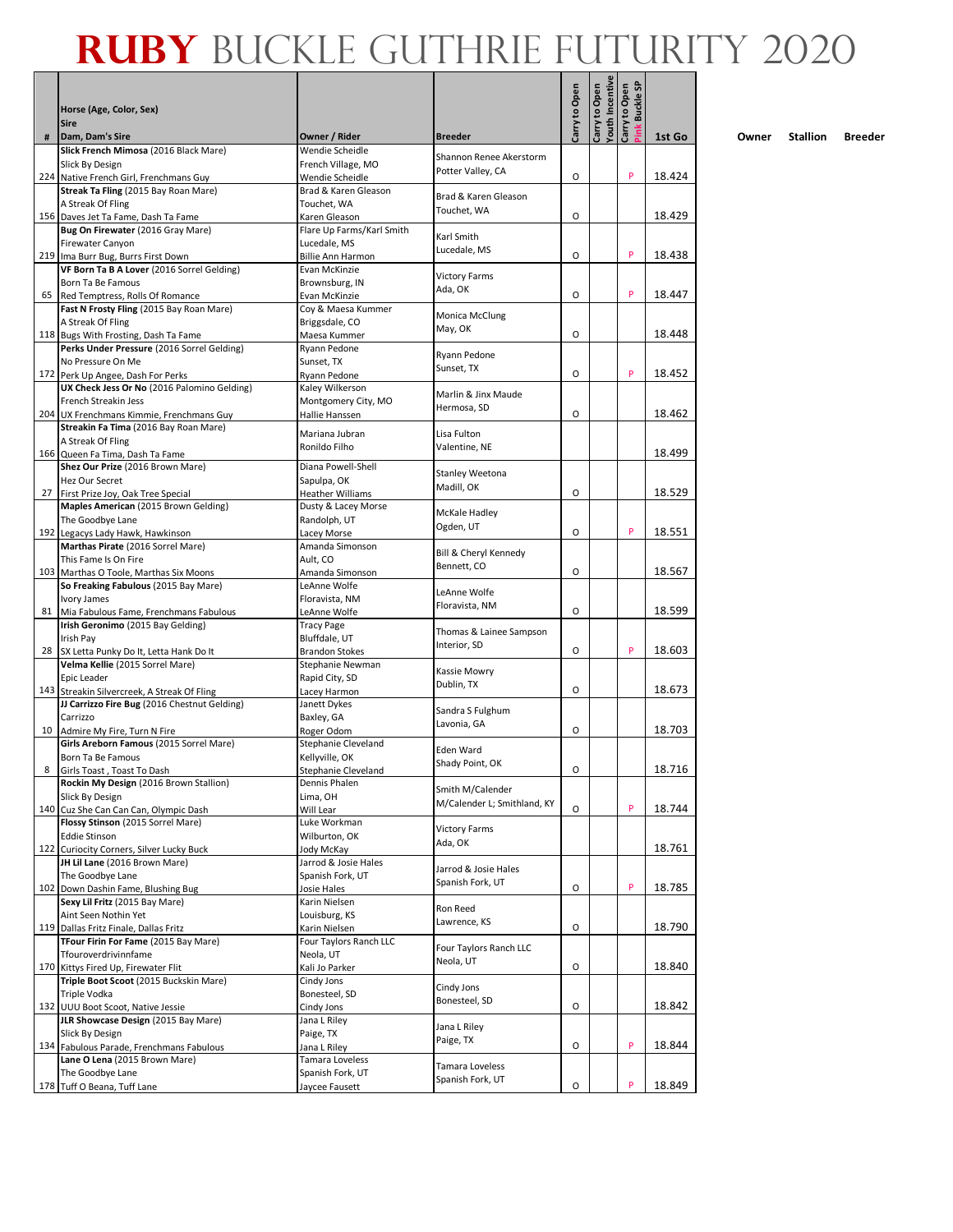#### **Pink Buckle SP**<br>Pink Buckle SP<br>Pink Buckle SP **RUBY** BUCKLE GUTHRIE FUTURITY 2020

|      | Horse (Age, Color, Sex)<br><b>Sire</b>                                              |                                         |                                         | Carry to Open | Youth Incentive<br>Carry to Open | Pink Buckle SP<br>Carry to Open |        |
|------|-------------------------------------------------------------------------------------|-----------------------------------------|-----------------------------------------|---------------|----------------------------------|---------------------------------|--------|
| #    | Dam, Dam's Sire                                                                     | Owner / Rider                           | <b>Breeder</b>                          |               |                                  |                                 | 1st Go |
|      | Dont B Jealous Im First (2016 Sorrel Mare)                                          | Lindsey Pedrick                         |                                         |               |                                  |                                 |        |
|      | First Down French                                                                   | Springhill, TN                          | <b>Stacy Gross</b><br>Hot Springs, AR   |               |                                  |                                 |        |
| 20   | Their Just Jealous, Rene Dan Jet                                                    | Chase Bradley                           |                                         | O             |                                  |                                 | 18.866 |
|      | Goddess Of Tres (2016 Grey Mare)<br><b>Tres Seis</b>                                | Chelly Zeriotti<br>Pleasanton, TX       | Guy Rodrigues Peixoto Junior            |               |                                  |                                 |        |
|      | 108 Special Copauino, Strawfly Special                                              | Joao Ferraz Leao                        | Pleasanton, TX                          | O             |                                  |                                 | 18.921 |
|      | Eddie BJ (2015 Sorrel Gelding)                                                      | Stacy Bason                             |                                         |               |                                  |                                 |        |
|      | <b>Eddie Stinson</b>                                                                | Tularosa, NM                            | <b>Victory Farms</b><br>Ada, OK         |               |                                  |                                 |        |
| 69 I | Royal Sisters Hot, Royal Quick Dash                                                 | Laramie Danley                          |                                         | O             |                                  | P                               | 18.939 |
|      | Fling N Fortune (2016 Bay Roan Mare)<br>A Streak Of Fling                           | Hayle Gibson<br>Redcrest, CA            | Eaves Horses Family LTD Part            |               |                                  |                                 |        |
| 3    | Our Genuine Delight, Dash Ta Fame                                                   | Melissa McDonald                        | Edmond, OK                              | O             |                                  |                                 | 18.958 |
|      | Fooled By Design (2015 Sorrel Gelding)                                              | Gretchen Lehrkind                       | Gianna Desimoni                         |               |                                  |                                 |        |
|      | Slick By Design                                                                     | Bozeman, MT                             | Napa, CA                                |               |                                  |                                 |        |
|      | 126 RH A Pache Darline, Apachie Blue Boy                                            | Gretchen Lehrkind                       |                                         | O             |                                  | P                               | 19.026 |
|      | Love The Famous Red (2015 Sorrel Gelding)<br>JB Proud N Famous                      | <b>Tracy Page</b><br>Bluffdale, UT      | Angie Jones                             |               |                                  |                                 |        |
|      | 227 Pre Love, Taras First Love                                                      | <b>Brandon Stokes</b>                   | Joseph, UT                              | O             |                                  |                                 | 19.043 |
|      | Designed To Lead (2016 Brown Gelding)                                               | Nancy Adkins                            | <b>Tommy Wiliams</b>                    |               |                                  |                                 |        |
|      | Slick By Design                                                                     | Marengo, OH                             | Big Springs, TX                         |               |                                  |                                 |        |
|      | 231 KT Saucey Leader, Confederate Leader                                            | Will Lear                               |                                         | O             |                                  | P                               | 19.121 |
|      | Wild Nights Fling (2016 Blue Roan Mare)<br>A Streak Of Fling                        | John & Kellie Marsee<br>Greencastle, IN | Rancho Estrellita De Cobre              |               |                                  |                                 |        |
|      | 223 SR Cat Attack, Wild Haired Cat                                                  | Karissa Wveth                           | LLC, Weatherford, TX                    | O             |                                  |                                 | 19.170 |
|      | A Signature Firewater (2015 Gray Gelding)                                           | Jacob & Whitney Bradford                | Tera Barks                              |               |                                  |                                 |        |
|      | Firewater Canyon                                                                    | Kennett. MO                             | Dexter, MO                              |               |                                  |                                 |        |
|      | 19 Sheza Fast Chaz, Heza Fast Man                                                   | Whitney Bradford                        |                                         | O             |                                  | P                               | 19.261 |
|      | Tres Queridos (2015 Sorrel Gelding)<br><b>Tres Seis</b>                             | Cathy Morgan<br>Menan, ID               | Darling Farm                            |               |                                  |                                 |        |
|      | 193 Dashing Obsession, Mr Jess Perry                                                | Cathy Morgan                            | Opelousas, LA                           | O             |                                  | P                               | 19.262 |
|      | RP Smooth Criminal (2015 Buckskin Mare)                                             | <b>Baker Performance Horses</b>         | <b>Victory Farms</b>                    |               |                                  |                                 |        |
|      | <b>Eddie Stinson</b>                                                                | Raub, ND                                | Ada, OK                                 |               |                                  |                                 |        |
|      | 135 Mamaimcominhome, Corona Cartel<br>Dashin French Socks (2016 Mare)               | Hallie Hanssen<br>Suade Furr            |                                         | O             |                                  | P                               | 19.382 |
|      | <b>BHR Frenchies Socks</b>                                                          | Boerne, TX                              | Michelle Blanchet                       |               |                                  |                                 |        |
|      | 165 Jess Dashin For Cash, Visionarian                                               | Suade Furr                              | Rosedale, LA                            |               |                                  |                                 | 19.737 |
|      | Runaway Fury (2015 Sorrel Gelding)                                                  | Jason & Leslie Willis                   | Racin RNS                               |               |                                  |                                 |        |
|      | Furyofthewind                                                                       | Chester, SC                             | Wapanucka, OK                           | O             |                                  | P                               | 22.198 |
|      | 26 Runaway Mad, Runaway Colors<br>Famous Lemon Drop (2016 Palomino Mare)            | Leslie Willis<br>Dunn Ranch             |                                         |               |                                  |                                 |        |
|      | First Down French                                                                   | Wynnewood, OK                           | Shannon Renee Akerstorm                 |               |                                  |                                 |        |
|      | 76 A Famous Lady, Dash Ta Fame                                                      | Dacota Monk                             | Potter Valley, CA                       | O             |                                  |                                 | 22.409 |
|      | Goodbye Lane Seis (2016 Sorrel Gelding)                                             | Randy & Vauna Walker                    | Randy & Vauna Walker                    |               |                                  |                                 |        |
|      | The Goodbye Lane<br>131 Lady Tres Seis, Tres Seis                                   | Pingree, ID<br>Vauna Walker             | Pingree, ID                             | O             |                                  | P                               | 22.474 |
|      | Guys Ebony N Ivory (2015 Buckskin Mare)                                             | NFP Performance Horses                  |                                         |               |                                  |                                 |        |
|      | Ivory James                                                                         | Spring, TX                              | Myers Performance Horses<br>St Onge, SD |               |                                  |                                 |        |
|      | 232 Guys Cash For Perks, Frenchmans Guy                                             | Tasha Welsh                             |                                         |               |                                  |                                 | 22.535 |
|      | Sissys Slick Design (2015 Bay Stallion)<br>Slick By Design                          | Southern Rose Ranch<br>Pelzer, SC       | Southern Rose Ranch                     |               |                                  |                                 |        |
|      | 222 Sissys Little Coin, Packin Sixes                                                | Mike Green                              | Pelzer, SC                              | O             |                                  |                                 | 22.545 |
|      | Jamies On The Geaux (2016 Brown Mare)                                               | <b>JM Performance Horses</b>            | Chad Hart & Darrell Williams            |               |                                  |                                 |        |
|      | Ivory James                                                                         | Alvorel, TX                             | Kaplan, LA                              |               |                                  |                                 |        |
|      | 29 Pollys On The Go, Cajo<br>MCM Notdunnstreakin (2016 Sorrel Mare)                 | Jessica Morris<br>Dunn Ranch            |                                         | O             |                                  |                                 | 22.580 |
|      | A Streak Of Fling                                                                   | Wynnewood, OK                           | Matt & Bendi Dunn                       |               |                                  |                                 |        |
|      | 220 Mulberry Canyon Moon, Marthas Six Moons                                         | <b>Brandon Cullins</b>                  | Bismark, MO                             | O             |                                  |                                 | 22.669 |
|      | Big Texx (2016 Bay Gelding)                                                         | Scott Duke                              | Diane Beckmann                          |               |                                  |                                 |        |
|      | <b>Tres Seis</b>                                                                    | Voncleave, MS                           | Gainesville, TX                         | O             |                                  | P                               | 22.780 |
|      | 110 Diamond For Las, Chicks Beduiro<br>Highflying Lucky Guy (2015 Chestnut Gelding) | Tv Marks<br>Rodney Osterhout            |                                         |               |                                  |                                 |        |
|      | Aint Seen Nothin Yet                                                                | Declo, ID                               | Lisa M Miladinovich                     |               |                                  |                                 |        |
|      | 117 Flying Without Wings, Odd A High                                                | Kali Jo Parker                          | Casper, WY                              | O             |                                  |                                 | 22.887 |
|      | Trafficcat (2015 Bay Stallion)                                                      | Jimmie Smith                            | Dawn Smith                              |               |                                  |                                 |        |
| 93   | <b>Traffic Guy</b>                                                                  | McDade, TX                              | Mc Dade, TX                             | O             |                                  | P                               | 22.910 |
|      | Firewater Scat Cat, Alive N Firen<br>KN Czar Episode (2016 Chestnut Mare)           | Jimmie Smith<br>Kimi Nichols            |                                         |               |                                  |                                 |        |
|      | <b>KN Famous Czar</b>                                                               | Brownwood, TX                           | Kimi Ann Nichols                        |               |                                  |                                 |        |
|      | 218 MCM Tres Episode, Tres Seis                                                     | Dustin Angelle                          | Brownwood, TX                           | O             |                                  |                                 | 22.917 |
|      | Famousinatinkybar (2016 Brown Mare)<br>UR One Famous Rebel                          | Breck Bean<br>Fort Hancock, TX          | <b>Breck Bean</b>                       |               |                                  |                                 |        |
| 51   | Bulletsinatinkybar, Lins First Bullet                                               | Jana Bean                               | Fort Hancock, TX                        |               |                                  |                                 | 22.964 |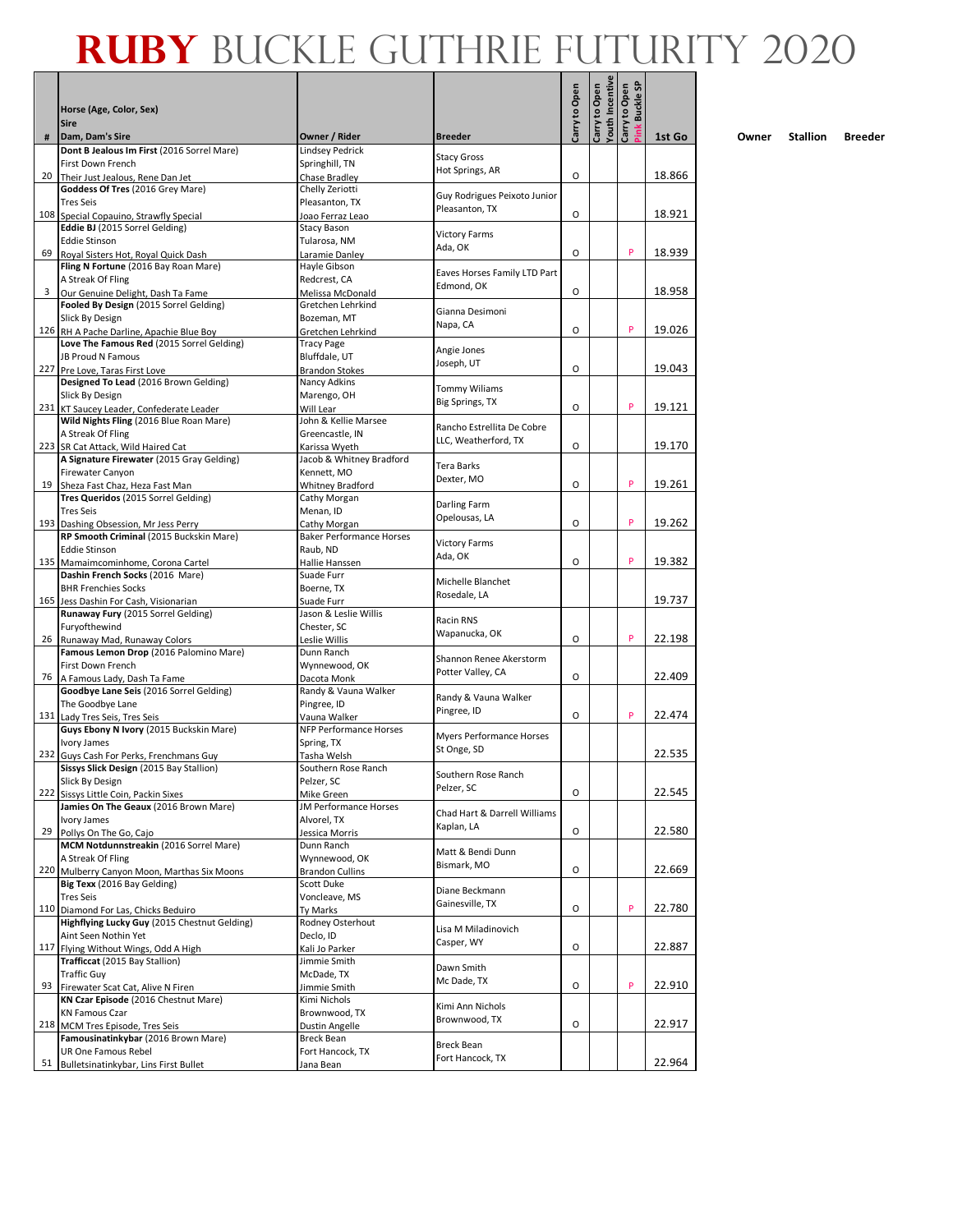|    | Horse (Age, Color, Sex)                                                               |                                              |                                       | Carry to Open | <b>Youth Incentive</b><br>Carry to Open | <b>Buckle SP</b><br>Carry to Open |        |
|----|---------------------------------------------------------------------------------------|----------------------------------------------|---------------------------------------|---------------|-----------------------------------------|-----------------------------------|--------|
|    | <b>Sire</b>                                                                           |                                              |                                       |               |                                         | <sup>s</sup> ink                  |        |
| #  | Dam, Dam's Sire<br>Tufferenell (2015 Bay Mare)                                        | Owner / Rider<br>Jack & Kelly Bruner         | <b>Breeder</b>                        |               |                                         |                                   | 1st Go |
|    | <b>Tres Seis</b>                                                                      | Millsap, TX                                  | Jack & Kelly Bruner<br>Millsap, TX    |               |                                         |                                   |        |
|    | 200 Memories Formica, Heaving Memories                                                | Kelly Bruner<br>Natalie Rice                 |                                       | O             |                                         | P                                 | 22.964 |
|    | LLP Blazin Shay (2015 Chestnut Mare)<br>Blazin Jetolena                               | Crowley, TX                                  | Laurie Phillips                       |               |                                         |                                   |        |
|    | 104 Hutts Darah Shay, Hutt Six                                                        | Hallie Hanssen                               | Seminole, OK                          | O             |                                         | P                                 | 22.984 |
|    | My Famous Remedy (2015 Chestnut Gelding)                                              | Tracy Page                                   | M Jones                               |               |                                         |                                   |        |
|    | JB Proud N Famous<br>149 Annies Remedy, Lil Wildcat                                   | Bluffdale, UT<br>Michele McLeod              | Joseph, UT                            | O             |                                         |                                   | 22.987 |
|    | KN Born Alil French (2016 Sorrel Mare)                                                | Kimi Nichols                                 | Kimi Ann Nichols                      |               |                                         |                                   |        |
|    | French Streaktovegas                                                                  | Brownwood, TX                                | Brownwood, TX                         | $\Omega$      |                                         |                                   |        |
|    | 167 KN Born This Way, Born Ta Be Famous<br>Dial A Blazin Bunny (2016 Brown Gelding)   | Dustin Angelle<br>Julia Clark                |                                       |               |                                         |                                   | 22.993 |
|    | Blazin Jetolena                                                                       | Rolling Fork, MS                             | Julia Clark                           |               |                                         |                                   |        |
|    | 147 Bullys Dialed In, Bully Bullion                                                   | Maggie Carter                                | Rolling Fork, MS                      | O             |                                         | P                                 | 23.023 |
|    | Epic Dasher (2015 Gray Mare)<br>Epic Leader                                           | Courtney Barnett<br>Moundridge, KS           | Lindsey Dominguez                     |               |                                         |                                   |        |
|    | 21 Sunfrost Dasher, Bestcreditmesunfrost                                              | Tasha Welsh                                  | Chickasha, OK                         |               |                                         |                                   | 23.024 |
|    | M R Vegas Fame (2016 Bay Mare)                                                        | M R Performance Horses                       | Jayme Robison                         |               |                                         |                                   |        |
|    | French Streaktovegas<br>233 JL Sweet Fame, Dash Ta Fame                               | Bellville, TX<br>Jodee Miller                | Bellville, TX                         |               |                                         |                                   | 23.058 |
|    | Fast N Fergie (2015 Bay Mare)                                                         | Kristina Brem                                |                                       |               |                                         |                                   |        |
|    | Freighttrain B                                                                        | Azle, TX                                     | Arthur Loftis<br>Burleson, TX         |               |                                         |                                   |        |
|    | 121 Little Prairie, Royal Quick Dash<br>KN This Guys Streakin (2016 Buckskin Gelding) | Kristina Brem<br>Kimi Nichols                |                                       |               |                                         |                                   | 23.067 |
|    | A Streak Of Fling                                                                     | Brownwood, TX                                | Kimi Ann Nichols                      |               |                                         |                                   |        |
|    | 159 Vanishing Frenchgirl, Frenchmans Guy                                              | Jolene Montgomery                            | Brownwood, TX                         | O             |                                         |                                   | 23.141 |
|    | Dashin In The Lane (2015 Brown Mare)                                                  | Kalie Jo Parker                              | Lorelei Hankins                       |               |                                         |                                   |        |
|    | The Goodbye Lane<br>66 Dashshedo, Pritzi Dash                                         | Wendell, ID<br>Kali Jo Parker                | Rocksprings, TX                       | O             |                                         | P                                 | 23.145 |
|    | Seis N Frost (2016 Bay Mare)                                                          | Monica McClung                               |                                       |               |                                         |                                   |        |
|    | <b>Tres Seis</b>                                                                      | May, OK                                      | Tracy & Marlie Trask<br>Wall, SD      |               |                                         |                                   |        |
|    | 179 PC Decadent Frost, Sun Frost                                                      | Chaley Hext                                  |                                       | O             |                                         | P                                 | 23.151 |
|    | The Right Version (2015 Gray Mare)<br><b>Winners Version</b>                          | Joe Hadley<br>Plain City, UT                 | Joe Hadley                            |               |                                         |                                   |        |
|    | 114 The Right Life, Dash To Chivato                                                   | McKinlee Kellett                             | Plain City, UT                        | O             |                                         | P                                 | 23.237 |
|    | Gun Locke (2015 Buckskin Gelding)                                                     | Lance Robinson & Max                         | Lance Robinson & Max                  |               |                                         |                                   |        |
|    | PC Redwood Manny<br>106 Painted Playgun, Playgun                                      | Anderson, Spanish Fork, UT<br>Craig Stritzke | Anderson<br>Spanish Fork, UT          | O             |                                         | P                                 | 23.277 |
|    | UKnowMyDaddyIsSlick (2015 Bay Gelding)                                                | Julee Daulton                                |                                       |               |                                         |                                   |        |
|    | Slick By Design                                                                       | Jamestown, ND                                | <b>Terry Vogel</b><br>Gainesville, TX |               |                                         |                                   |        |
|    | 150 Fiery Contender, Title Contender<br>Silked N Fame (2016 Palomino Gelding)         | Molly Otto<br>Amanda Carnes                  |                                       | O             |                                         |                                   | 23.330 |
|    | This Fame Is On Fire                                                                  | Wapakoneta, OH                               | Amanda Carnes                         |               |                                         |                                   |        |
| 96 | Smashed On A Blue Moon, Connies Smashed                                               | Kelly Bowser                                 | Wapakoneta, OH                        | O             |                                         |                                   | 23.382 |
|    | RSR Guys Eye Gals (2015 Bay Mare)                                                     | T K Swan Jr                                  | T K Swan Jr                           |               |                                         |                                   |        |
| 90 | Guys Eye Paint<br>Oh Justa Chip, Oh Justa Fly                                         | Kaysville, UT<br><b>Taylor Kramer</b>        | Kaysville, UT                         | O             |                                         | P                                 | 23.391 |
|    | Nonstop French Fire (2015 Sorrel Mare)                                                | Kristi Brangle                               | Debbie Tatkowski                      |               |                                         |                                   |        |
|    | First Down French                                                                     | South Jordan, UT                             | Whitesboro, TX                        |               |                                         |                                   |        |
|    | 176 Squawling Firewater, Fire Water Flit<br>Seisintime (2015 Bay Gelding)             | Kristi Brangle<br>Taylor Kramer              |                                       | O             |                                         |                                   | 23.434 |
|    | <b>Tres Seis</b>                                                                      | Payson, UT                                   | Julie Crews                           |               |                                         |                                   |        |
|    | 39 Project Serpentine, Project Cash                                                   | Taylor Kramer                                | Rising Star, TX                       | O             |                                         | P                                 | 23.473 |
|    | Missin No Sixes (2016 Gray Gelding)<br>Sixes Liaison                                  | Ashley Weldon<br>Waynetown, IN               | Gary Hess                             |               |                                         |                                   |        |
|    | 36 La Futura Miss, Feature Mr Jess                                                    | Ashley Weldon                                | North East, PA                        | O             |                                         |                                   | 23.690 |
|    | Guards Smooth Slidin (2015 Buckskin Mare)                                             | Brian & Jodi Edwards                         | Del & Lori Johnson                    |               |                                         |                                   |        |
|    | A Smooth Guy                                                                          | Jackson, WY                                  | Redmond, OR                           | O             |                                         | P                                 | 23.696 |
|    | 115 Slidin Mis Texas, Texas Kicker<br>LS Mr Goodbye Banjo (2015 Buckskin Gelding)     | Jodi Edwards<br>Jackie Young                 |                                       |               |                                         |                                   |        |
|    | The Goodbye Lane                                                                      | Bluffdale, UT                                | Jacklin Glade<br>Spanish Fork, UT     |               |                                         |                                   |        |
|    | 184 Bankers Special Skip, Jay Kay Skipa Rory<br>Guyz Yellow Rose (2016 Palomino Mare) | Jackie Young                                 |                                       | O             |                                         | P                                 | 23.742 |
|    | Frenchmans Guy                                                                        | Brent & Tammy Hickey<br>Godley, TX           | Bill & Debbie Myers                   |               |                                         |                                   |        |
|    | 128 Tag Along Nickie, Dr Nick Bar                                                     | Tasha Welsh                                  | Saint Onge, SD                        | O             |                                         |                                   | 24.684 |
|    | Da Sani (2015 Sorrel Mare)                                                            | Mike Stephens                                | Chad Hart                             |               |                                         |                                   |        |
| 75 | Firewater Canyon<br>Streakin Moonlight, Streakin Six                                  | Quitman, TX<br>Chris Martin                  | Rayston, GA                           | O             |                                         | P                                 | 24.818 |
|    | Designed To Gab (2016 Black Mare)                                                     | Kathy Donegan                                |                                       |               |                                         |                                   |        |
|    | Slick By Design                                                                       | Bluff Dale, TX                               | Kathy Donegan<br>Bluff Dale, TX       |               |                                         |                                   |        |
|    | 210 BA Tee It Up Ta Fame, Dash Ta Fame                                                | Lacey Harmon                                 |                                       | O             |                                         |                                   | 26.782 |